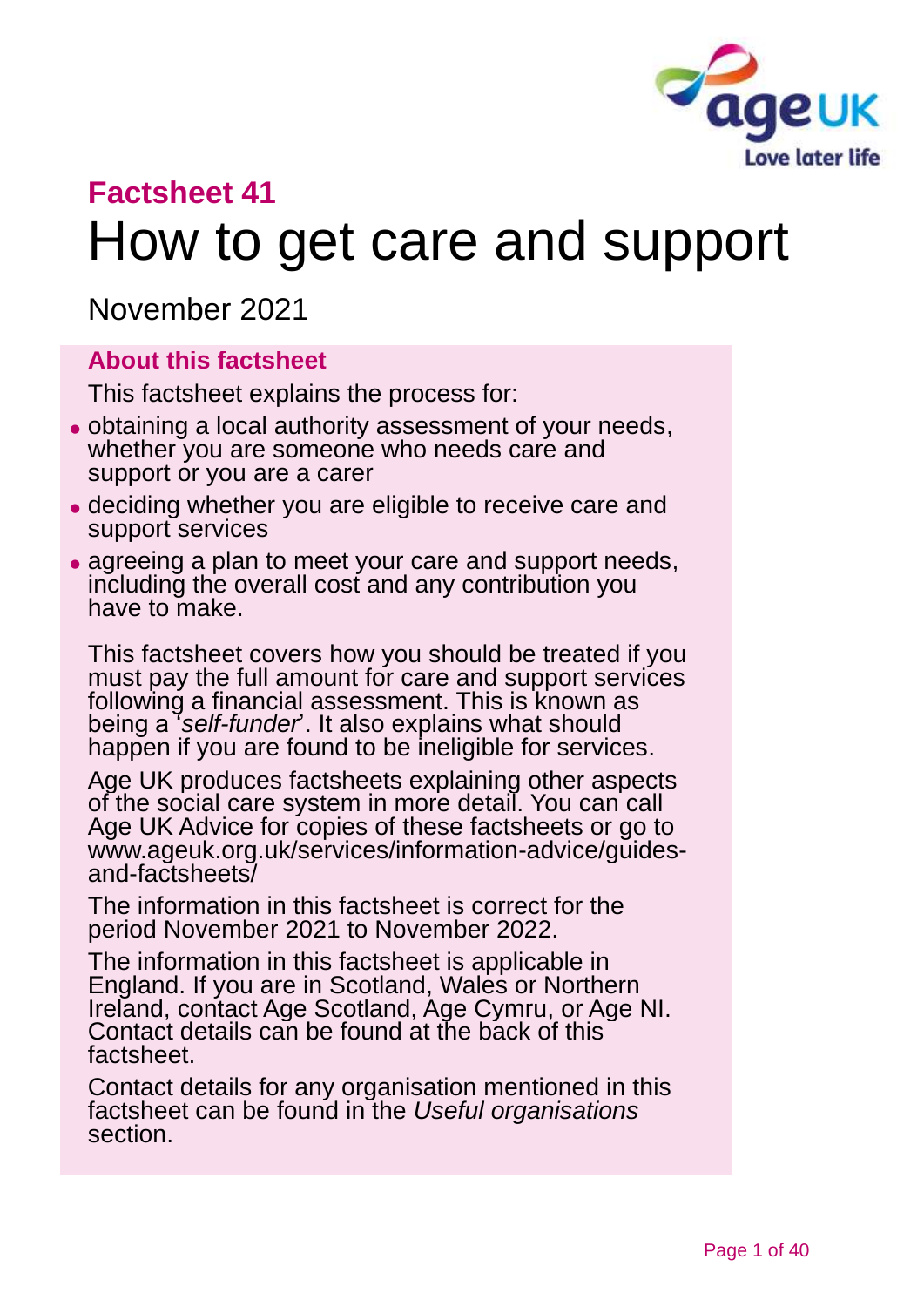## **Contents**

| 1 Sources and terms used in this factsheet                    | 4               |
|---------------------------------------------------------------|-----------------|
| 2 An overview of the process                                  | 5               |
| 3 Getting a needs assessment                                  | 7               |
| 3.1 What you need to do first                                 | 7               |
| 3.2 The assessment duty                                       | 7               |
| 3.3 What to expect from the assessment                        | 8               |
| 3.4 Types of assessment                                       | 9               |
| 4 The eligibility criteria for care and support               | 10              |
| 4.1 Carers - support                                          | 12 <sup>°</sup> |
| 4.2 Case examples                                             | 13              |
| 4.3 What happens if I do not meet eligibility criteria?       | 14              |
| 4.4 Mental capacity and the duty to meet needs                | 14              |
| 5 Care and support planning                                   | 15              |
| 5.1 What your care and support plan should<br>include         | 16              |
| 5.2 How will my eligible needs for care or support<br>be met? | 17              |
| 5.3 Self-funders' 'right to request' having needs<br>met      | 18              |
| 6 Personal budgets and direct payments                        | 20              |
| 6.1 Calculating your personal budget                          | 20              |
| 6.2 Direct payments                                           | 22              |
| 7 Paying for care and support services                        | 22              |
| 7.1 Free services                                             | 23              |
| 8 Types of care                                               | 24              |
| 8.1 Care in your own home                                     | 24              |
| 8.2 Care homes                                                | 25              |
| 8.3 NHS Continuing Healthcare                                 | 26              |
| 9 Preventing and reducing needs                               | 26              |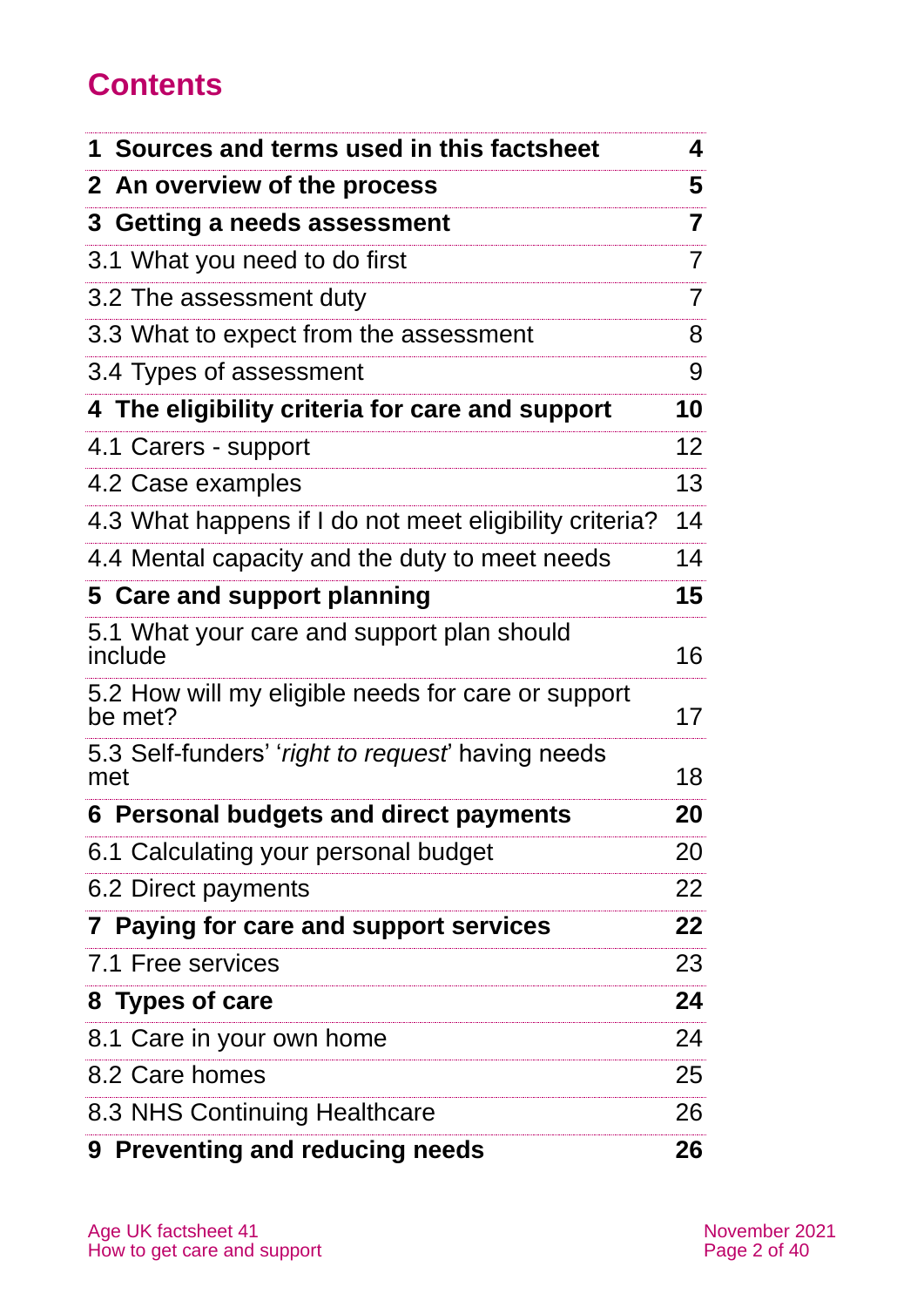| 10 Review of services and needs                       | 27 |
|-------------------------------------------------------|----|
| 10.1 Challenging a reduction in care and support      | 27 |
| 11 Information, advice and advocacy                   | 30 |
| 11.1 The independent advocacy duty                    | 30 |
| 12 Complaints and safeguarding                        | 32 |
| 12.1 How to challenge decisions and complain          | 32 |
| 12.2 Safeguarding from abuse and neglect              | 33 |
| 13 Moving from one local authority area<br>to another | 33 |
| 14 Ordinary residence and local authority<br>duties   | 35 |
| Useful organisations                                  | 37 |
| Age UK                                                | 39 |
| Support our work                                      | 39 |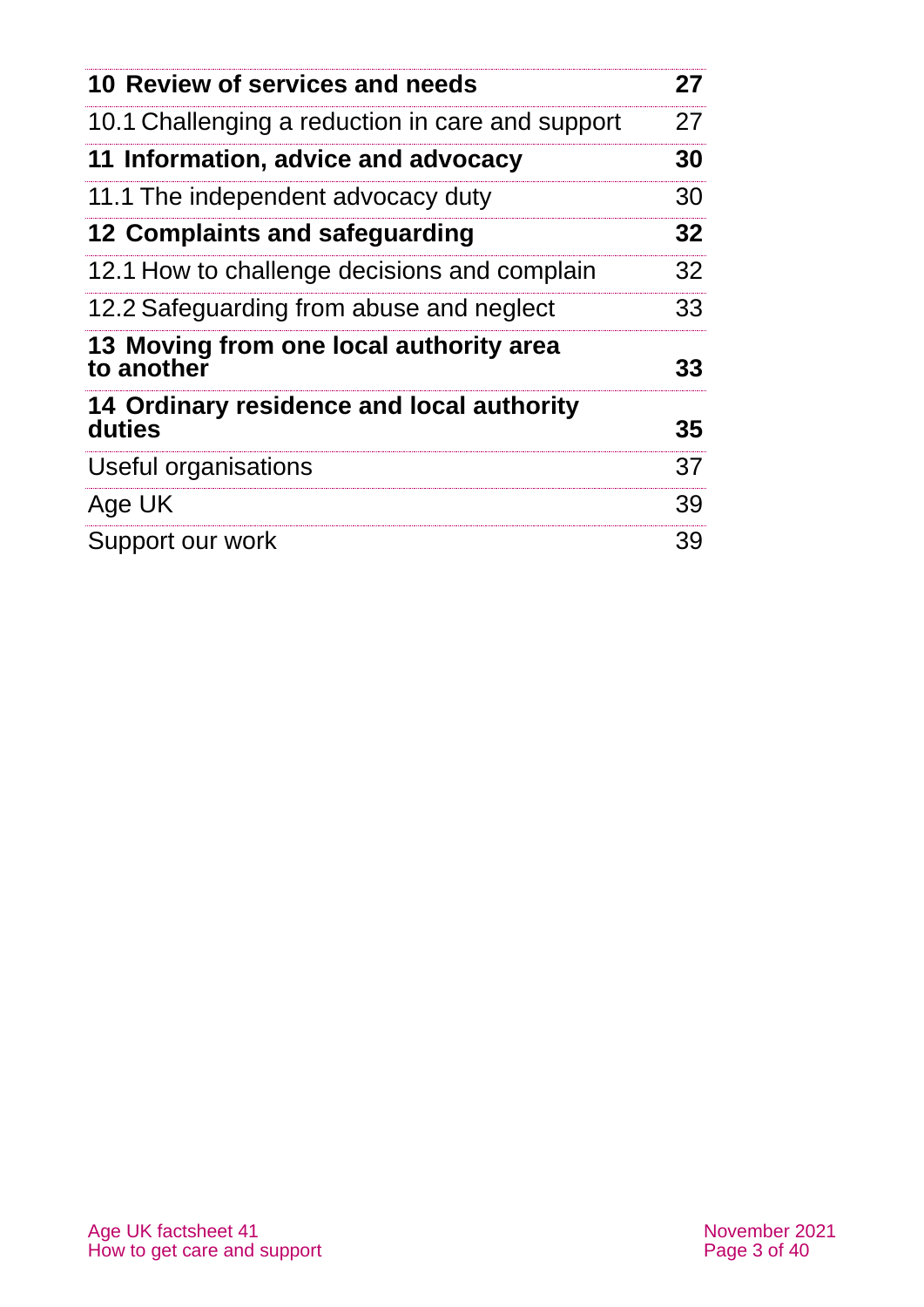## **1 Sources and terms used in this factsheet**

This factsheet is based on the *[Care Act 2014](http://www.legislation.gov.uk/ukpga/2014/23/contents) ('the Act'),* its regulations and *[Care and Support Statutory](https://www.gov.uk/government/publications/care-act-statutory-guidance/care-and-support-statutory-guidance)  [Guidance](https://www.gov.uk/government/publications/care-act-statutory-guidance/care-and-support-statutory-guidance) ('the guidance')*, which came into force in April 2015.

The Act, its regulations and statutory guidance place **duties** and **powers** on local authorities. Duties **must**  be carried out. Powers give the local authority the **choice** to do, or not to do, something, as long as they genuinely weigh up the facts and take a flexible approach.

The most relevant parts of the Act are section 1 *'Promoting individual wellbeing'*, section 8 *'How to meet needs'*, sections 9-13 '*Assessing needs'*, sections 18-23 '*Duties and powers to meet needs'* and sections 24-30 '*Next Steps after assessments'*.

Key regulations are *[the Care and Support](http://www.legislation.gov.uk/uksi/2014/2827/contents/made)  [\(Assessment\) Regulations 2014](http://www.legislation.gov.uk/uksi/2014/2827/contents/made)* ('*the assessment regulations*'), *[the Care and Support \(Eligibility Criteria\)](http://www.legislation.gov.uk/uksi/2015/313/contents/made)  [Regulations 2015](http://www.legislation.gov.uk/uksi/2015/313/contents/made)* ('*the eligibility regulations*'), and *[the](http://www.legislation.gov.uk/uksi/2014/2672/contents/made)  [Care and Support \(Charging and Assessment of](http://www.legislation.gov.uk/uksi/2014/2672/contents/made)  [Resources\) Regulations 2014](http://www.legislation.gov.uk/uksi/2014/2672/contents/made)* ('*the charging regulations*').

Relevant parts of the guidance include chapter 1 *'Promoting wellbeing*, chapter 6 '*Assessment and eligibility'* and chapter 10 *'Care and support planning'*.

#### **Local authority and social care services**

References to a *'local authority*' refer to the adult social services department of the local authority or council. It is used to describe similar departments in: a county council, a district council for an area in which there is no county council, a London borough council, or the Common Council of the City of London. In areas with two-tier local government, the county council is responsible for social services.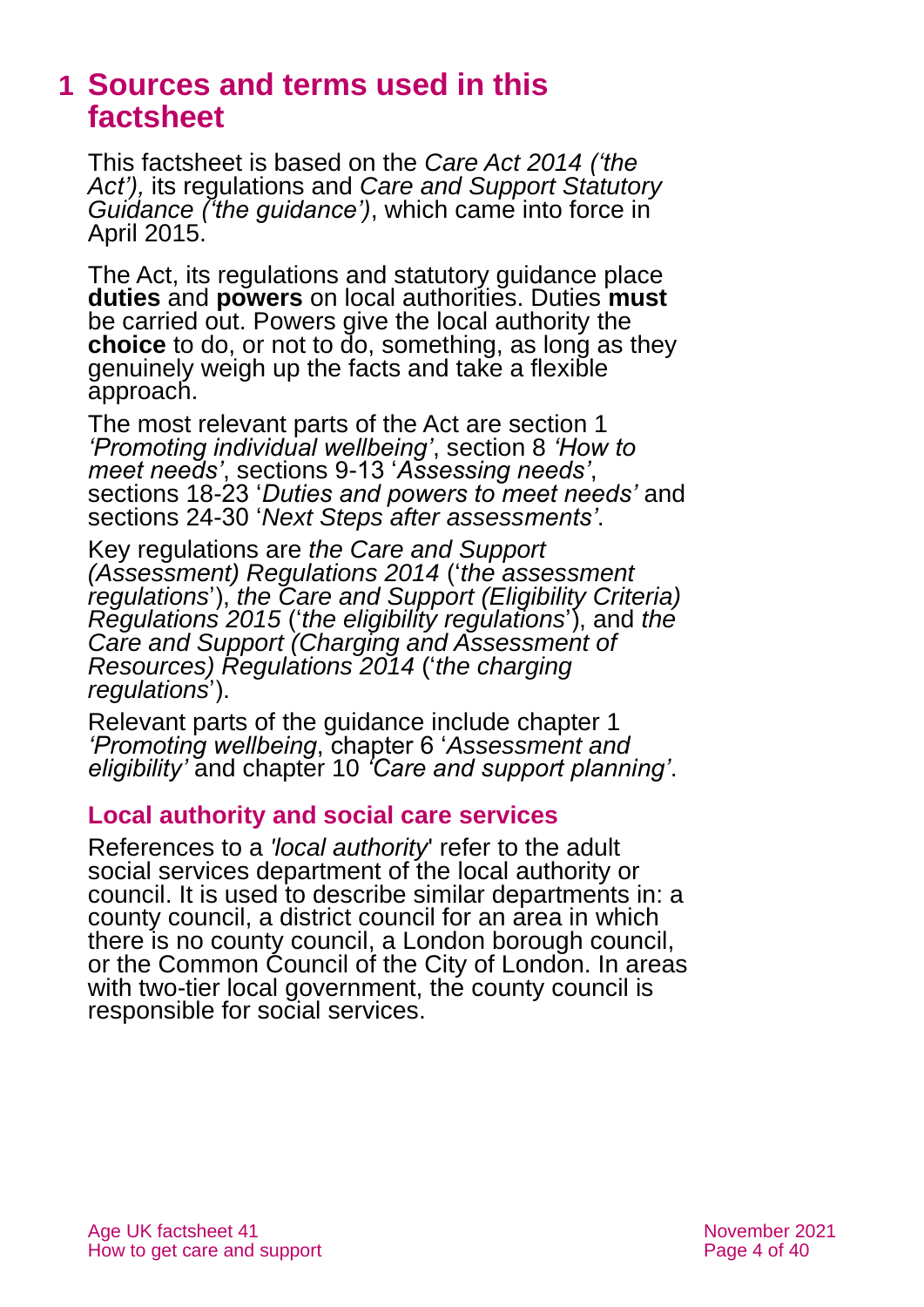The adult social care department is part of social services at the local authority. They are responsible for assessing your need for care and support services, deciding whether your needs meet the eligibility criteria, and possibly providing or arranging services to meet your eligible needs. They may also have a duty to provide financial support to meet your needs, subject to a financial assessment.

We use the terms *'local authority*' or '*adult social care*' in this factsheet.

### **NHS care**

If you need health services, approach your GP, district nurse, or other health worker. This is usually free at the point of delivery.

If you need both health and social care support, the local authority and the NHS should work together in an integrated manner. Factsheet 44, *[NHS services](https://www.ageuk.org.uk/globalassets/age-uk/documents/factsheets/fs44_nhs_services_fcs.pdf?dtrk=true)* describes the type of health services that are available.

## **2 An overview of the process**

### **Getting a needs assessment**

Help from the local authority begins with a needs assessment. You can ask for the assessment yourself, or a family member, friend, or a professional such as your GP can do this for you with your permission.

A local authority has a **duty** to carry out the assessment for you in almost all cases and cannot refuse because of how much money you have. It must take account of all aspects of your needs. Once the assessment is completed, you must be provided with a copy.

If you have a carer, the authority must involve them in your assessment if you want. A carer has a right to their own carer's assessment, designed to take account of any support they need to provide care to you.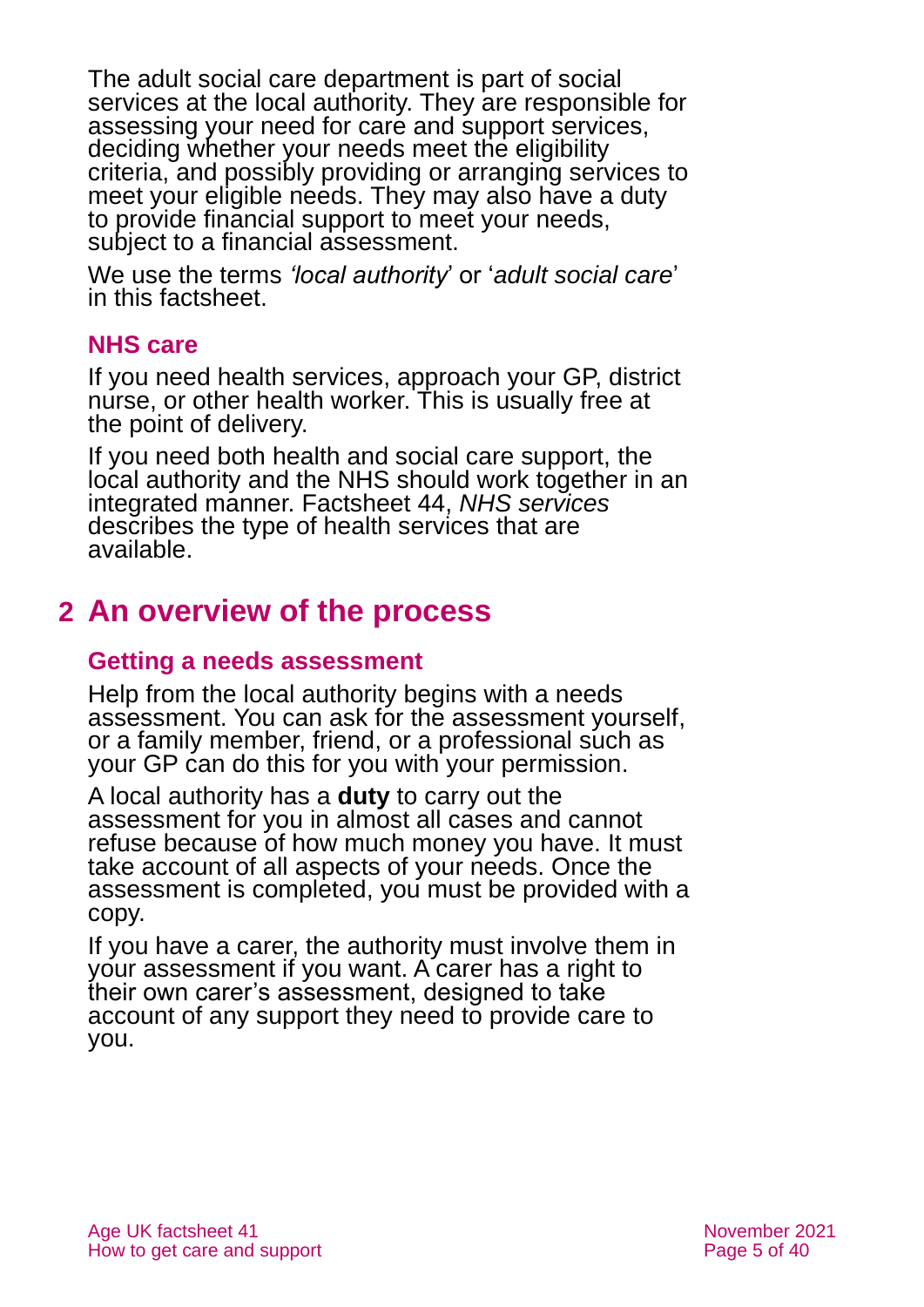## **Eligibility criteria**

After a needs assessment, the local authority must decide whether your needs meet the eligibility criteria for care and support. The carer's eligibility criteria are slightly different to the adult's. If you are found to be ineligible after the local authority assessment, their prevention and advice duties can help you stay independent for as long as possible.

#### **Local authority duty to meet needs**

If you do have eligible needs, the local authority must decide whether it has a legal duty to arrange or provide care and support to meet those needs. This can apply if you are entitled to local authority funding, or if services must be provided for free. If you are a self-funder, they must meet your eligible needs if you lack mental capacity to arrange your care and have no one able to help you. The duty also applies to selffunders who ask the local authority to arrange nonresidential care services.

### **The financial assessment**

The local authority carries out a financial assessment to establish how much you must contribute to the cost of providing services to meet your assessed needs. Some people must meet the full costs. The authority must follow the charging regulations when carrying out the financial assessment and must clearly explain any charges.

#### **Care and support plan**

If the local authority is going to meet your needs, they must produce a care and support plan. They must involve you in the process as much as you want and give you a copy once complete.

The plan sets out the level and type of help you need, including help from a carer or community support, as well as care services. The plan should say how support will be arranged and funded, the overall costs, and your financial contribution.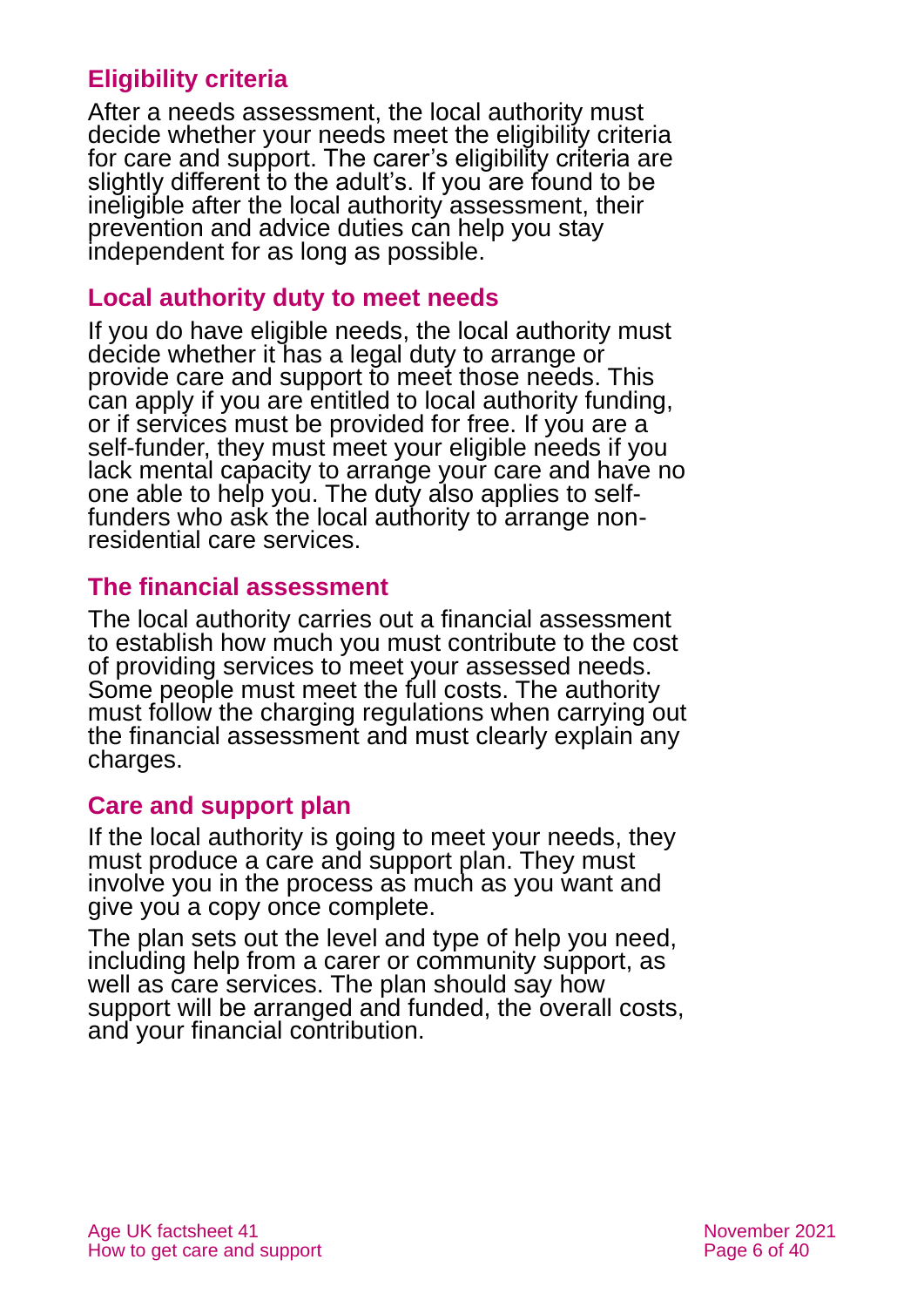## **3 Getting a needs assessment**

## **3.1 What you need to do first**

The first step in getting help from the local authority is to ask for a needs assessment. There should be a phone number to start the process on their website or you can apply in writing.

You can phone to request the assessment yourself. Alternatively, a friend, relative, or health professional such as a nurse or your GP, can make the request for you, with your permission.

The local authority must provide you with accessible information about the assessment process. Wherever possible, this must be provided before the assessment takes place. You can also visit an organisation like Age UK or Citizen's Advice for advice and information.

## **3.2 The assessment duty**

The local authority has a **duty** to carry out the needs assessment, regardless of your level of needs and finances.

The assessment duty applies where it *'appears'* to the local authority that you *'may have needs for care and*  support'. As this is a low threshold, the local authority nearly always has a duty to carry out an assessment for an older person who may have some level of need.

#### **How quickly should an assessment take place?**

The local authority is allowed to be flexible in deciding how soon they need to carry out an assessment, but **must** base its decision on your individual needs and circumstances. It has a duty to do the assessment as soon as is **appropriate and reasonable** given your individual needs.

The local authority may seek to prioritise some requests over others, meaning it is important to explain as much as you can about your needs and circumstances, especially if you require urgent help.

You can ask the local authority to explain how soon your assessment will take place. If you feel you will be waiting too long, ask the local authority to explain its decision and make a complaint if needed.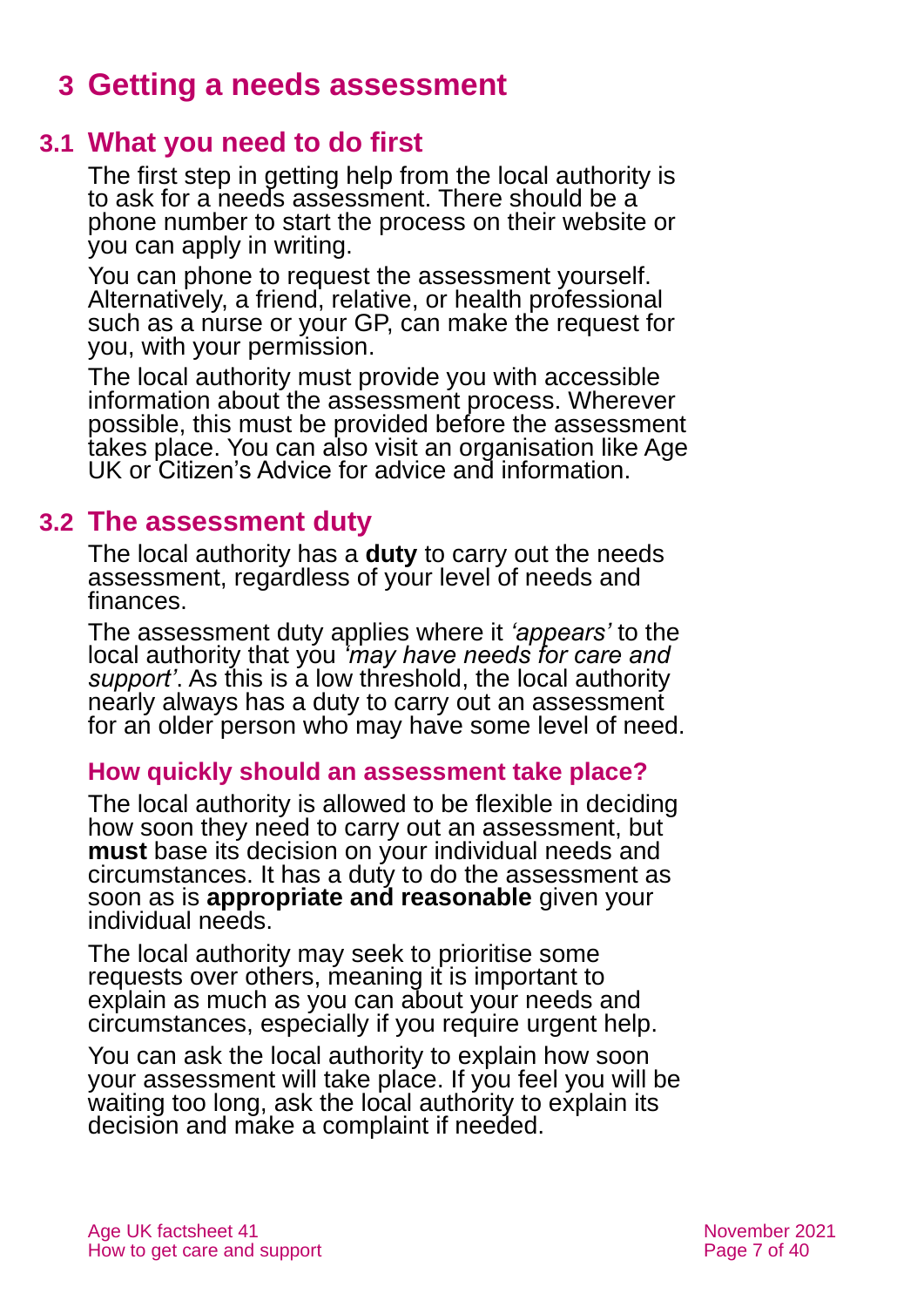## **Urgent needs**

If you have an urgent need for help, the local authority has the power to put services in place immediately, without waiting to do an assessment, which it must carry out as soon possible afterwards.

For example, if there is a safeguarding issue, or someone's condition deteriorates rapidly, the local authority should provide an immediate response and meet the person's care and support needs there and then.

## **3.3 What to expect from the assessment**

Your assessment **must**:

- take account all of your needs, including any already met by a carer
- be carried out by staff suitably qualified to assess your individual needs and include input from a specialist, like a doctor, if appropriate, and
- ⚫ consider the impact on your wellbeing of any needs you have and the outcomes you want to achieve in daily life
- ⚫ involve you as much as you want
- ⚫ involve your carer or anyone else you choose
- ⚫ continue long enough to account for your needs overall, with an understanding that your needs might change from day to day.

For carers, the carer's assessments must consider whether:

- ⚫ your carer is, and is likely to continue to be, able and willing to provide care and support to you
- ⚫ your carer works or wishes to
- ⚫ your carer does, or wishes to, participate in education, training, or recreation.

Being a carer should be a choice someone makes in all circumstances. It must never be assumed as an existing role by a local authority when carrying out a needs assessment or advising on its potential duty to meet your needs. It must confirm a commitment is in place, and is safe and appropriate for it to continue, before concluding that some, or all, of your needs can be met by a carer.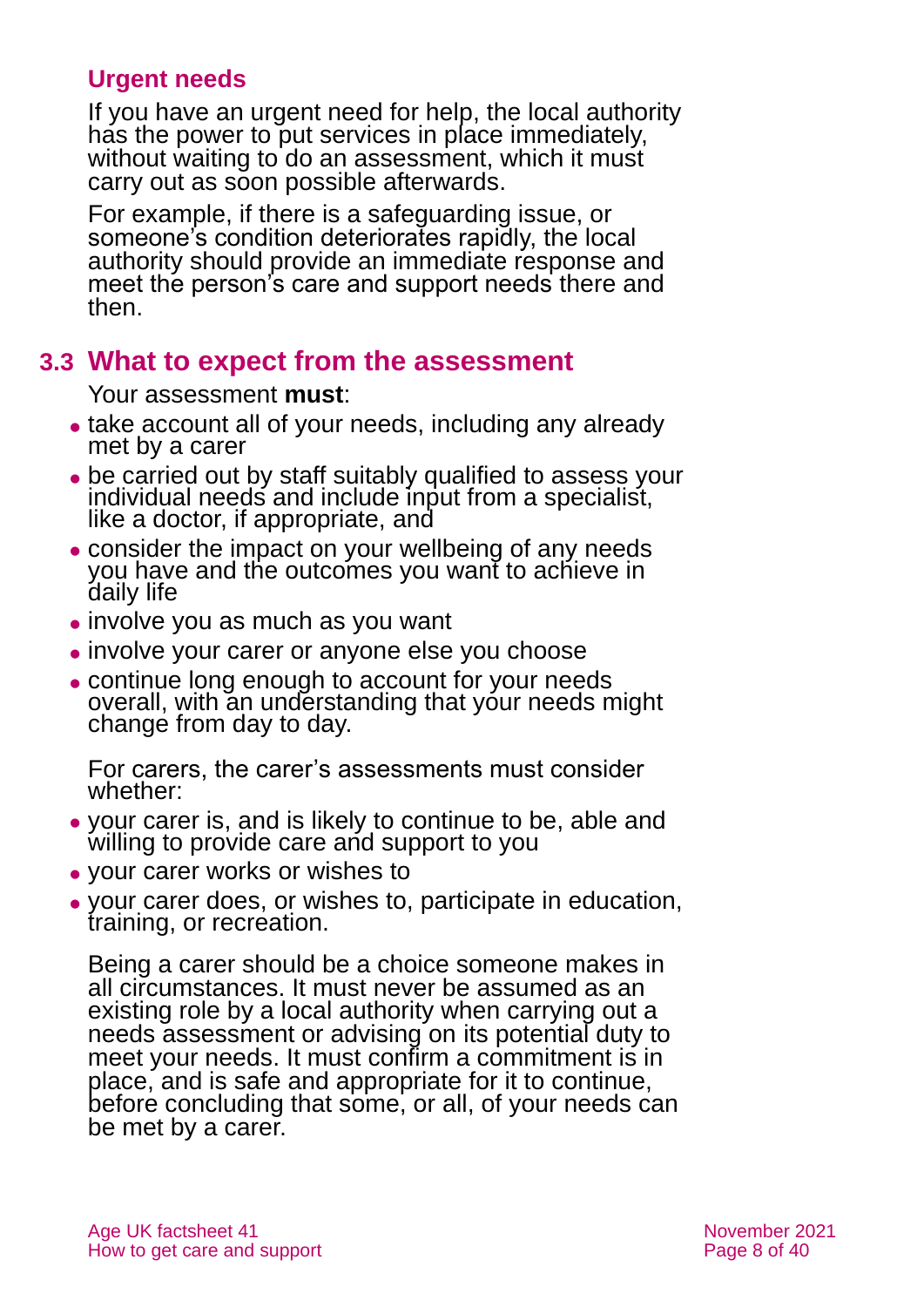## **3.4 Types of assessment**

Assessments can be:

- ⚫ face-to-face
- ⚫ supported self-assessment
- ⚫ on-line or phone assessment, or
- combined or joint assessments.

The local authority can choose any type of assessment but must show its choice is suitable for your individual needs.

If a local authority wants to carry out an assessment in a certain way, such as over the phone, and you think this will not reflect your needs properly, explain why and ask for a face-to-face assessment. If this is refused, challenge the refusal by making a complaint.

If there is concern about your mental capacity to make a decision, or your situation is complex for other reasons, the local authority should generally offer you a face-to-face assessment and avoid the use of phone, online or self-assessments.

Combined assessments are most likely to be a combination of mental health and social care, or health and social care. You do not have to agree to a combined assessment, but it may be a good way of encouraging health and social care professionals to work together.

Joint assessments usually assess the needs of you and your carer together. This can work well, but you may feel you would benefit from the chance to talk to the assessor in private.

## **Useful tips**

- Resist the temptation to say things are better than they are or that you are managing when in reality you are struggling.
- ⚫ Your wellbeing needs, such as your social and emotional needs, may not be considered unless you point them out and are clear about how important they are to you. See the list of wellbeing factors in section 4.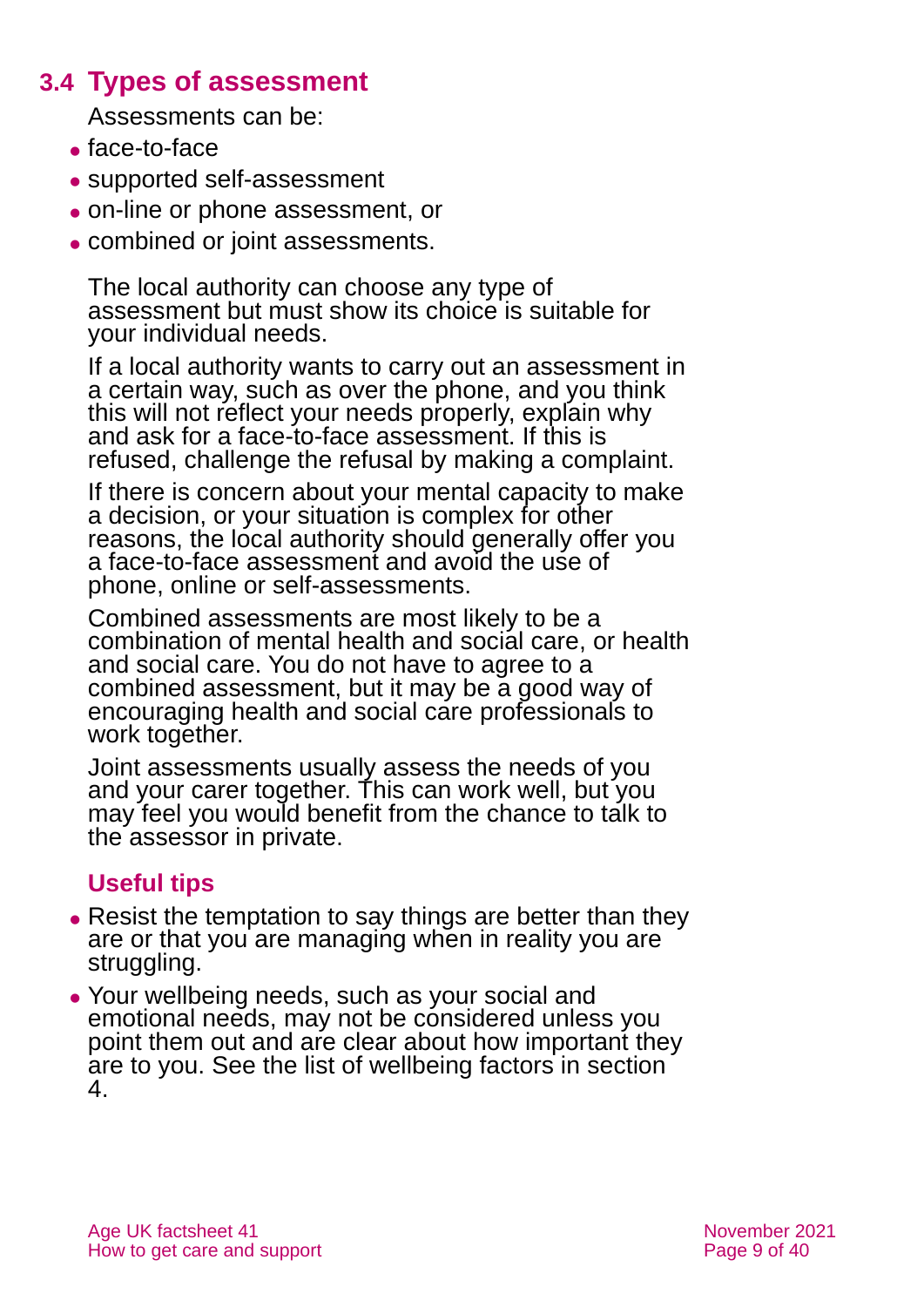⚫ Once the assessment is finished, ask for a copy of the assessment. Check all of your needs have been recorded, including the impact on your wellbeing. If you feel the assessment does not reflect the true picture of your needs, ask the local authority for a reassessment and make a complaint if needed.

#### **Can I refuse an assessment?**

You are entitled to refuse a needs assessment, but the local authority must assess you if you later change your mind. There are two situations where a local authority must carry out an assessment, even if you refuse. These are if you:

- ⚫ lack capacity to refuse and the local authority thinks an assessment is in your '*best interests*', or
- are experiencing, or at risk of, abuse or neglect.

## **4 The eligibility criteria for care and support**

#### **If your assessed needs meet eligibility criteria, the local authority must determine whether it has a legal duty to meet those needs.**

You meet the eligibility threshold if:

- ⚫ you have **needs** that arise from, or are related to, a physical or mental impairment or illness
- ⚫ those needs mean you are **unable** to achieve **two or more outcomes** in the list below, and
- ⚫ that results, or is likely to result, in a **significant impact** on your **wellbeing**.

These eligibility criteria apply to all adults with care needs. For the eligibility criteria that apply to carers, see section 4.1.

### **Meaning of '***unable to***'**

You are treated as unable to achieve an outcome if you are:

(a)unable to achieve it without assistance

- (b)able to achieve it without assistance but doing so causes you significant pain, distress, or anxiety
- (c)able to achieve it without assistance but doing so endangers or is likely to endanger the health or safety of you, or of others, or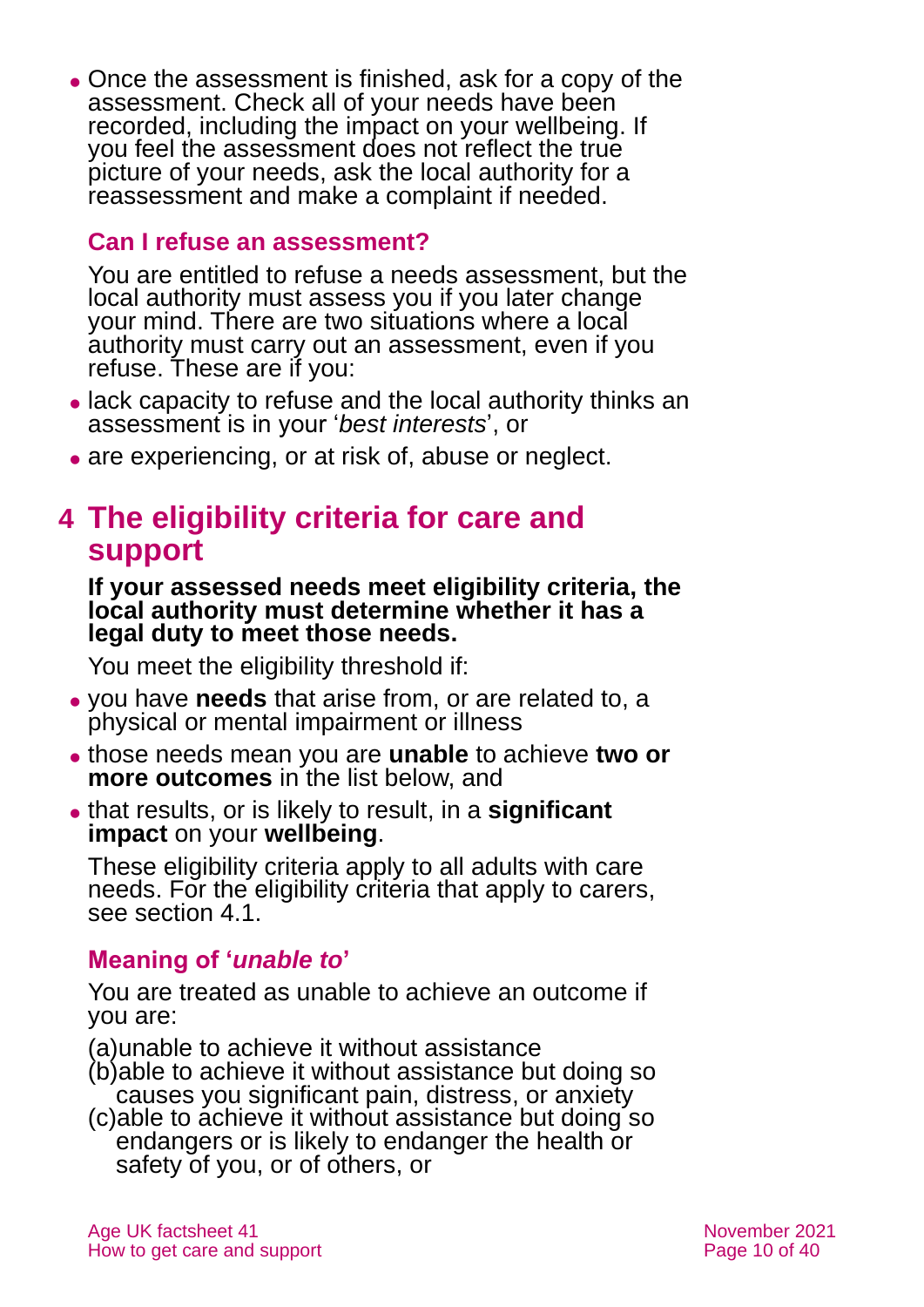(d)able to achieve it without assistance but take significantly longer than would normally be expected.

## **The list of outcomes:**

(a)managing and maintaining nutrition

- (b)maintaining personal hygiene
- (c)managing toilet needs
- (d)being appropriately clothed (including being able to get dressed)
- (e)being able to make use of your home safely
- (f) maintaining a habitable home environment
- (g)developing and maintaining family or other personal relationships
- (h)accessing and engaging in work, training, education, or volunteering
- (i) making use of facilities or services in the local community including public transport, and recreational facilities or services
- (j) carrying out any caring responsibilities you have for a child.

## **Meaning of '***wellbeing***'**

Wellbeing is a very broad term. Its meaning under the Act includes:

- ⚫ personal dignity (including treating you with respect)
- ⚫ physical and mental health and emotional wellbeing
- protection from abuse and neglect
- ⚫ control over your day-to-day life (including care & support arrangements)
- ⚫ participation in work, education, training, or recreation
- ⚫ social and economic wellbeing
- ⚫ domestic, family, and personal relationships
- ⚫ suitability of your living accommodation
- ⚫ your contribution to society.

The guidance says there is no hierarchy of wellbeing needs – each area of wellbeing should be considered as having equal importance.

The local authority must provide you with a written record of its decision about whether you meet the eligibility criteria, including the reasons for the decision.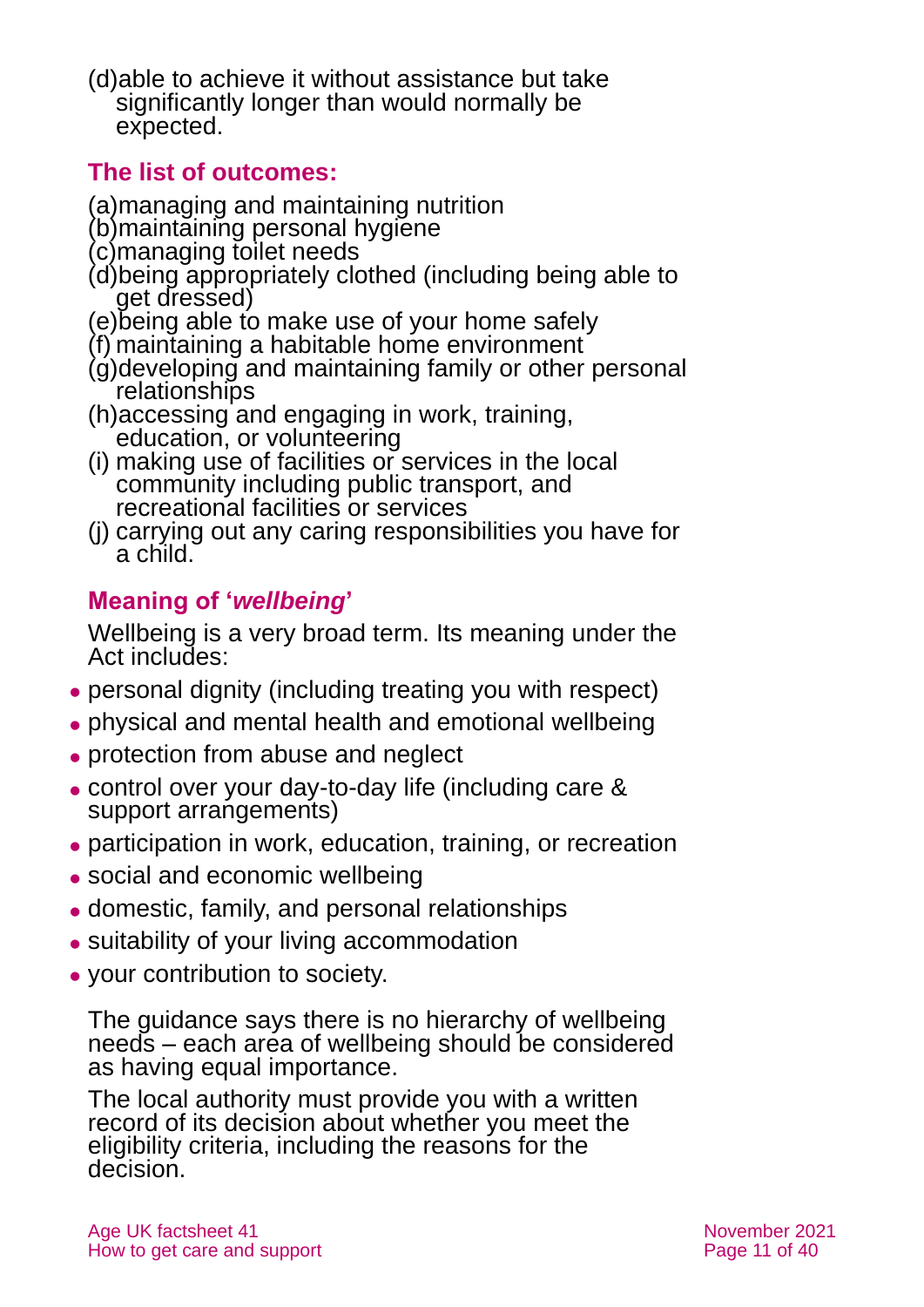## **'***Significant impact***' on wellbeing**

The Care Act does not define what the term '*significant impact*' means. However, the guidance says:

- ⚫ a local authority need not consider the impact of your inability to achieve individual outcomes but should consider the cumulative effect overall
- ⚫ '*significant*' must have '*its everyday meaning*' and the authority must consider whether your needs have an *'important, consequential effect'* on your daily life, independence, and wellbeing.

The local authority should determine whether:

- ⚫ your needs impact on at least one of the areas of wellbeing in a significant way, or
- the effect of the impact on a number of the areas of wellbeing mean there is a significant impact on your overall wellbeing.

In making this judgement, the local authority must look to understand your needs in the context of what is important to you. Needs affect different people differently, because what is important to one person's wellbeing may not be the same for others.

In recent cases, the courts have confirmed that an assessment is unlawful if it does not assess the impact of needs on wellbeing.

## **4.1 Carers - support**

You meet the eligibility threshold if:

- ⚫ you have needs connected with providing necessary care, and
- those needs mean your physical or mental health is deteriorating or is at risk of deteriorating, or
- ⚫ you are unable to achieve one or more outcomes in the list below, and
- that results, or is likely to result, in a significant impact on your wellbeing.

The list of relevant outcomes for carers is:

- (a)carrying out any caring responsibilities you have for a child
- (b)providing care to other persons for whom you provide care

Age UK factsheet 41 November 2021 How to get care and support **Page 12 of 40**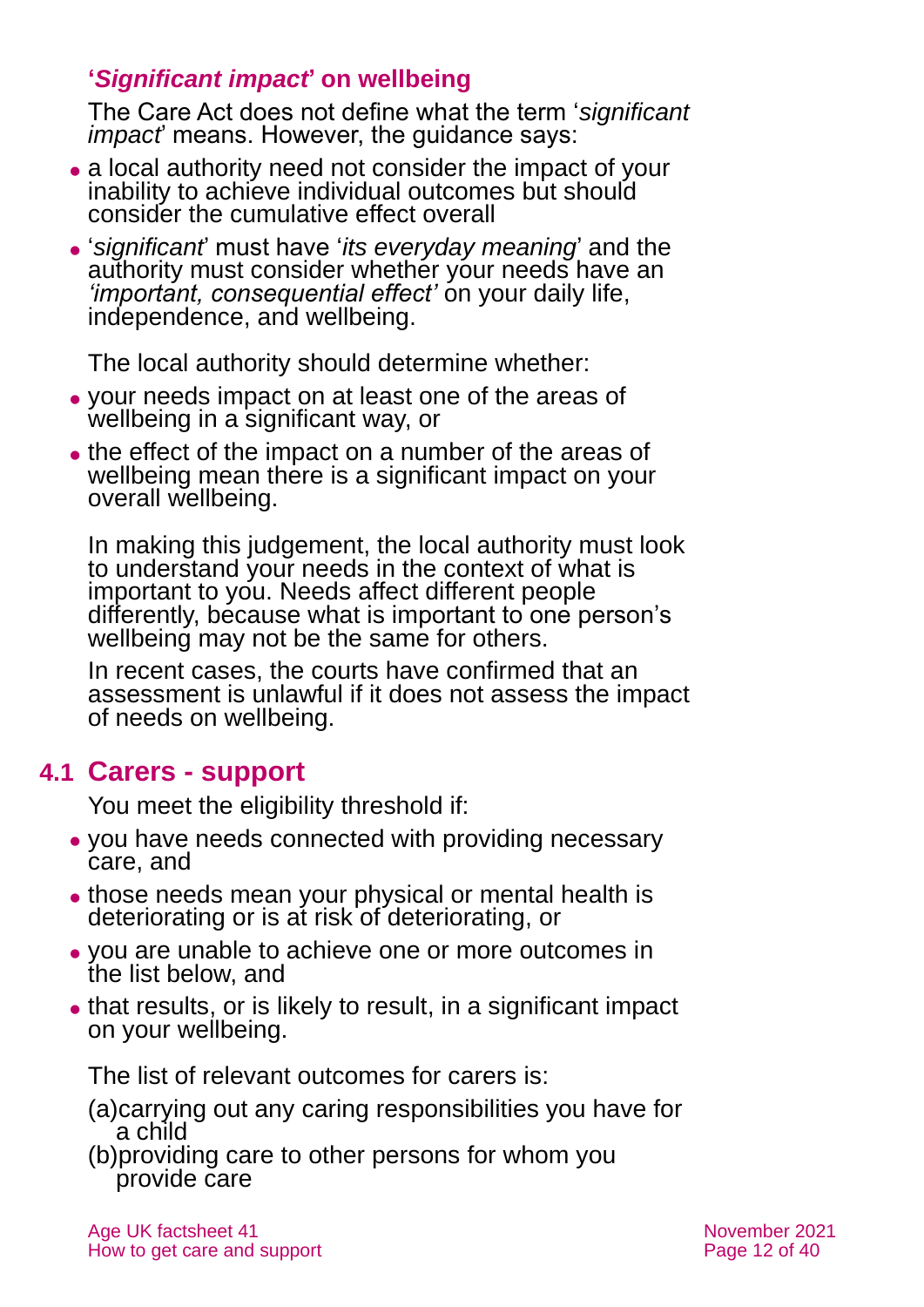- (c)maintaining a habitable home environment in your home (whether or not this is also the home of the adult needing care)
- (d)managing and maintaining nutrition
- (e)developing and maintaining family or other personal relationships
- (f) engaging in work, training, education or volunteering
- (g)making use of necessary facilities or services in the local community, including recreational facilities or services and
- (h)engaging in recreational activities.

See section 4 for the *'wellbeing'* factors.

## **4.2 Case examples**

These examples explain how you can try to make sure your needs and your wishes are communicated to whoever assesses you.

## **Example 1**

*If you live alone and find it difficult to get out and about because of mobility problems or because you have become reluctant or scared to go out alone, you should explain what it feels like to you to be stuck indoors and unable to get out and about in your neighbourhood, go to the shops, visit your friends, follow leisure activities you like etc.* 

*The assessor may think you are content to stay indoors and it does not have a significant impact on your wellbeing. This could mean you would not be considered eligible for any help to get out and about.*

### **Example 2**

*You are a carer in your early 60s and are fearful you are going to have to give up work early because of your caring responsibilities unless you get help.*

*It is really important to make it clear how distressing it would be for you to have to do that, the effect on your self-esteem, the financial impact, the impact on your relationships with work colleagues etc.* 

*Otherwise the local authority may decide they do not need to put in more help, because the impact of giving up work at your age would not be significant.*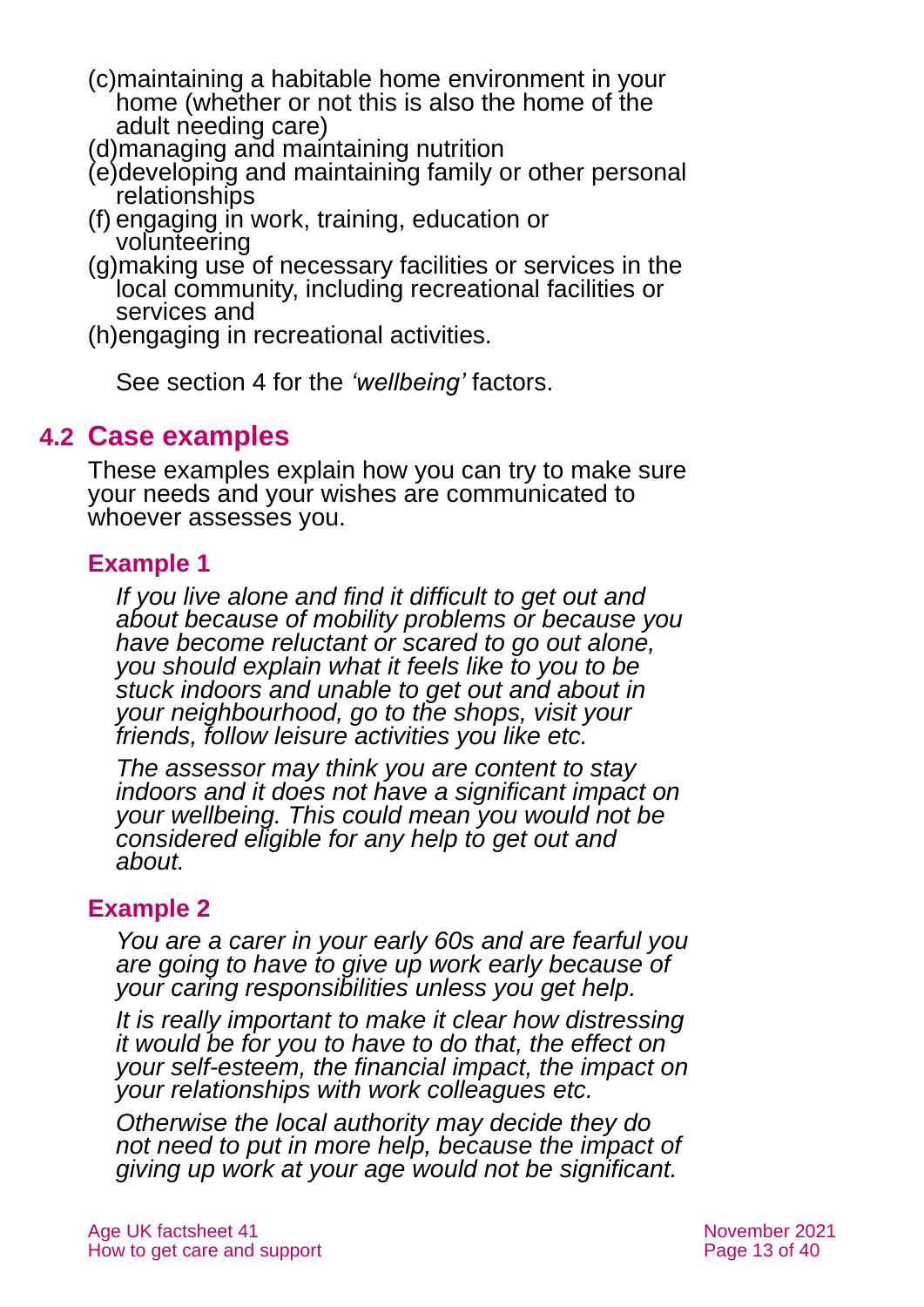## **4.3 What happens if I do not meet eligibility criteria?**

#### **Local authorities must give you written reasons explaining why you do not meet the eligibility criteria.**

If you think they have got this wrong, ask for reconsideration or challenge their decision. Local authorities must give you information and advice about meeting, reducing, and preventing needs. The information and advice must be tailored to your individual situation.

This means you should not be left alone to cope without information and advice to help you manage your care needs better, or to help you identify and contact other suitable organisations that can support you.

Even if you do not have eligible needs now, the local authority has a discretion to provide you with care and support. As this is the authority's choice, you may find they are unwilling to do so.

The local authority may agree to do this, for example, to give your carer a break to recharge batteries by providing some alternative care support to you ('*respite care'*). Both of you must agree to the help for this to be done.

## **4.4 Mental capacity and the duty to meet needs**

If you lack mental capacity to make your own care arrangements, and have no one able to act on your behalf, the local authority must arrange or provide the services necessary to ensure your eligible needs are met, even if you are a *'self-funder'*.

The duty applies when an adult *'lacks capacity to arrange for the provision of care and support'* and *'there is no person authorised to do so under the Mental Capacity Act 2005 or otherwise in a position to do so on the adult's behalf'.*

An *'authorised'* person means someone with authority to act for you, such as a Lasting Power of Attorney or deputy.

As mental capacity is '*decision specific*', you may, for example, be able to decide whether you wish to live in a care home but not be able to arrange the contract and other complex issues.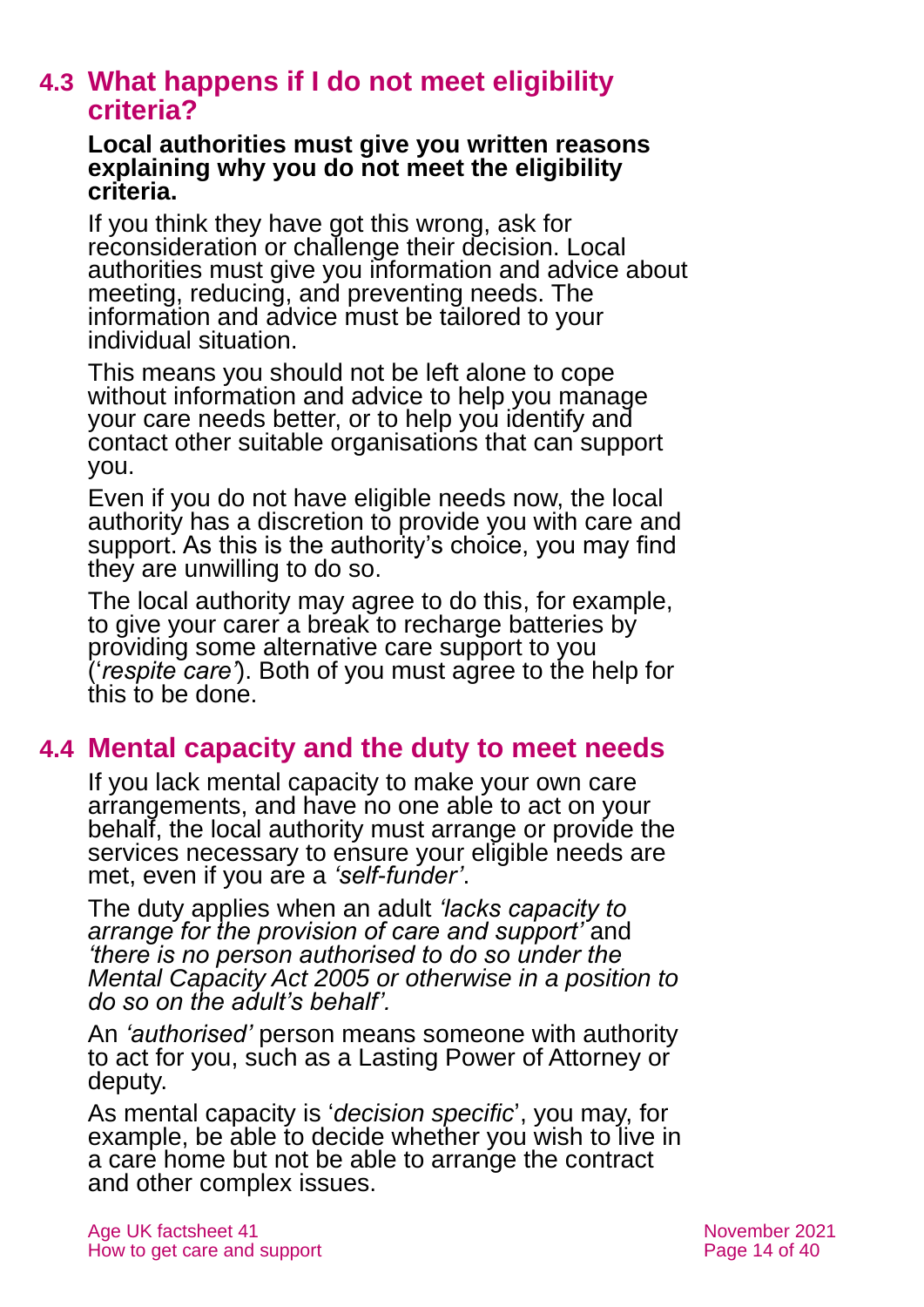Your abilities, support networks, and mental capacity must be identified as part of your needs assessment.

## **5 Care and support planning**

If the local authority has a duty to meet your needs, or is choosing to do so, they must prepare a *'care and support plan'*. This must specify which of your needs they will meet, how they will do so and, through setting a *'personal budget'*, how much it will cost overall.

At this stage, the local authority can look at alternative ways to meet your eligible needs. The legal duty is for a local authority to ensure eligible needs are met. This does not necessarily mean the whole package of care you need is arranged or funded by the local authority itself, or that a particular service must be provided.

Having identified your eligible needs (without reference to your carer if you have one), the authority explores with you and your carer the ways in which those needs could be met. The local authority does not have a duty to meet any needs your carer is willing and able to meet.

Other needs might be met by universal community services. These are services available to people regardless of whether they meet eligibility criteria. These can include joining a walking group, a lunch club, help from a local clinic, voluntary organisation, community centre or faith group.

The local authority must meet any eligible needs that cannot be met by other options. Through setting a *'personal budget'*, it must specify the overall cost of meeting your eligible needs and how much money, if any, you must contribute to the cost following a financial assessment.

See section 6 for further information about the personal budget.

Personal budgets and direct payments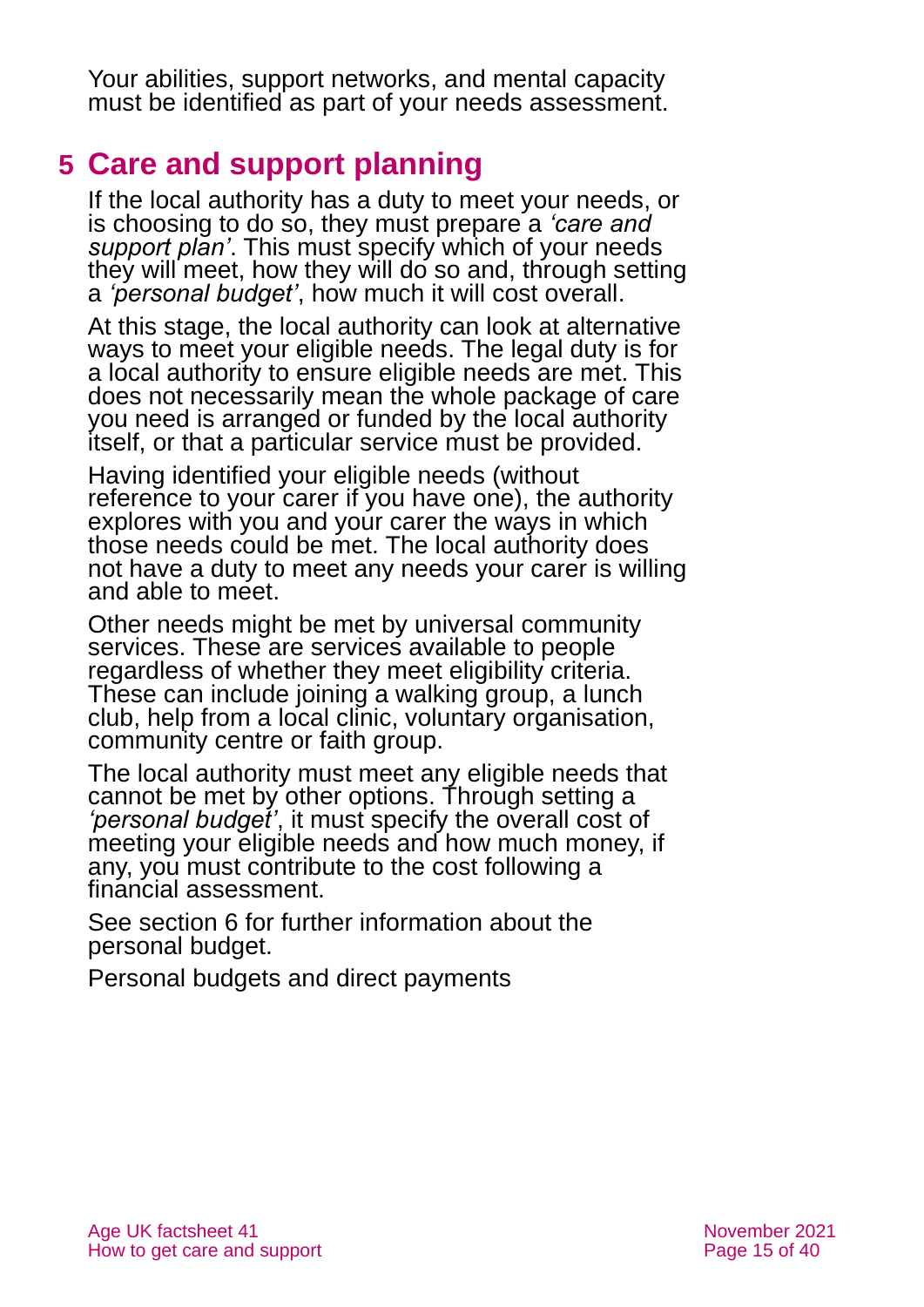## **5.1 What your care and support plan should include**

Your care and support plan should be person-centred, with an emphasis on you having every opportunity to be involved in the planning to the extent you choose and are able. This requires the local authority to ensure information is available in a way that is meaningful to you, and you have support and time to consider your options.

The emphasis in the guidance is on empowerment through involvement and the exercise of choice. You should expect to work very closely with adult social care, if you want to do so, in developing your care plan (if an older person with care needs) or support plan (if a carer). As far as possible, your plan should address how to meet the outcomes you want to achieve.

Elements that must always be included in the plan include:

- the needs identified by the assessment
- ⚫ whether, and to what extent, the needs meet the eligibility criteria
- the needs the authority is going to meet and how it intends to do so
- ⚫ if you need care, the care and support relevant to your desired outcomes
- ⚫ if a carer, the outcomes you want to achieve and your wishes on care, work, education, and recreation where support may be relevant
- ⚫ your personal budget amount
- ⚫ information and advice on what can be done to reduce the needs in question, and to prevent or delay the development of future needs
- if needs are being met via a direct payment, the needs to be met via the direct payment and the amount and frequency of the payments.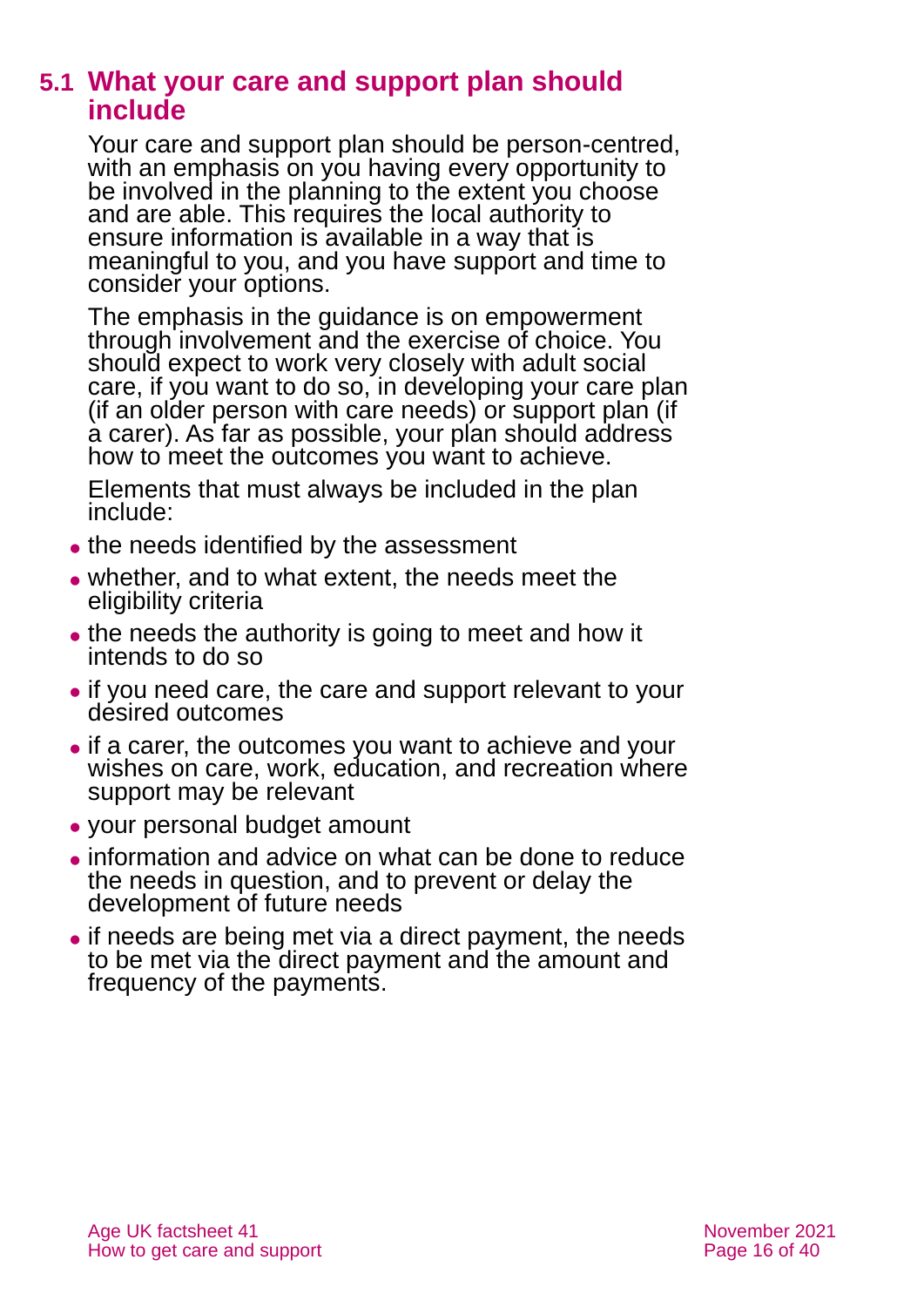### **If the local authority is not required to meet needs**

If a local authority carries out a needs assessment and decides it is not required to meet your needs, it should give you a written record of the decision and the reasons for it. This can be because your needs do not meet the care and support eligibility criteria. It can be because you require a care home and the financial assessment finds you are a *'self-funder'* and you are able to arrange your own care and support, or have someone able to do so on your behalf.

The local authority must provide you with appropriate advice and information, for example how to deal with the local social care system to enable you to meet your own needs, or enabling you to trigger the '*right to request*' procedure, see section 5.3.

#### **Note**

Section 25 of the Act requires the local authority to give you a copy of your care and support plan. It must also give a copy to your carer and anyone else you choose.

## **5.2 How will my eligible needs for care or support be met?**

**The local authority has a wide discretion as to how to best meet your eligible needs once it has identified them.** 

There is no list of services that must be provided. Basic examples of what can meet your needs are in section 8 of the Act. These include accommodation in a care home or premises of another type; care and support at home or the community; counselling or other types of social work; goods and facilities; and information, advice and advocacy.

Care and support planning should be a very flexible process. If you have suggestions for a particular service you think would meet your needs, suggest it to adult social care for inclusion in your care plan. As you may not know all the local options to meet your needs, the local authority should provide you with professional advice and support.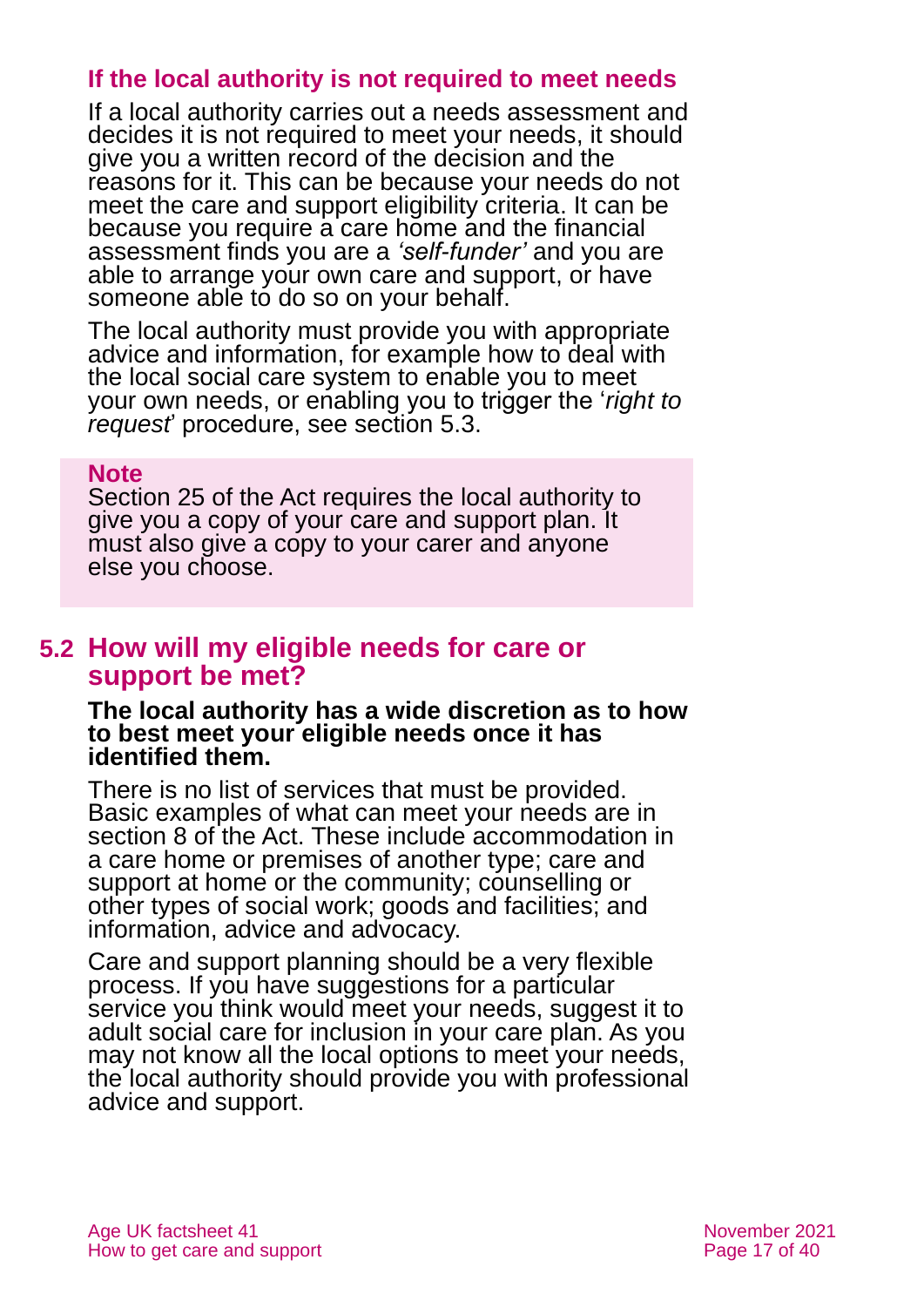Once the range and amount of care and support you need is agreed, there are different ways to put it in place. The cost of agreed services is in your personal budget (see section 6). A care plan can be delivered by:

- ⚫ the local authority providing or arranging services for you
- ⚫ the local authority delegating to another organisation, called a '*broker*' or a care coordinator, who works with you to makes arrangements, or
- direct payments to buy the care you want yourself. This option is only for non-residential care services, or short-term care in a care home.

Care services may be provided by a local authority, a private company, a charity, or any combination of these organisations.

Once support is provided, it must be checked or reviewed regularly to confirm it is appropriate and safe, there are no changes in your needs, and that funding is adequate. If you have any concerns or your circumstances change, you can ask for a review, see section 10.

## **5.3 Self-funders' '***right to request***' having needs met**

If the financial assessment concludes you are a *'selffunder'* because your capital exceeds £23,250, the local authority can expect you to arrange your own care and support, as long as you have mental capacity to do so or have someone able to help you.

However, you can ask the authority to make the arrangements under the *'right to request'*. Once the request has been made, the authority has a legal duty to meet your eligible needs, though you will not be entitled to any financial assistance. It has the power to charge an arrangement fee for doing this.

The guidance notes a request for support can be made for a variety of reasons, such as finding the system difficult to navigate, or wishing to take advantage of their expert knowledge of local care and support services in terms of availability and cost.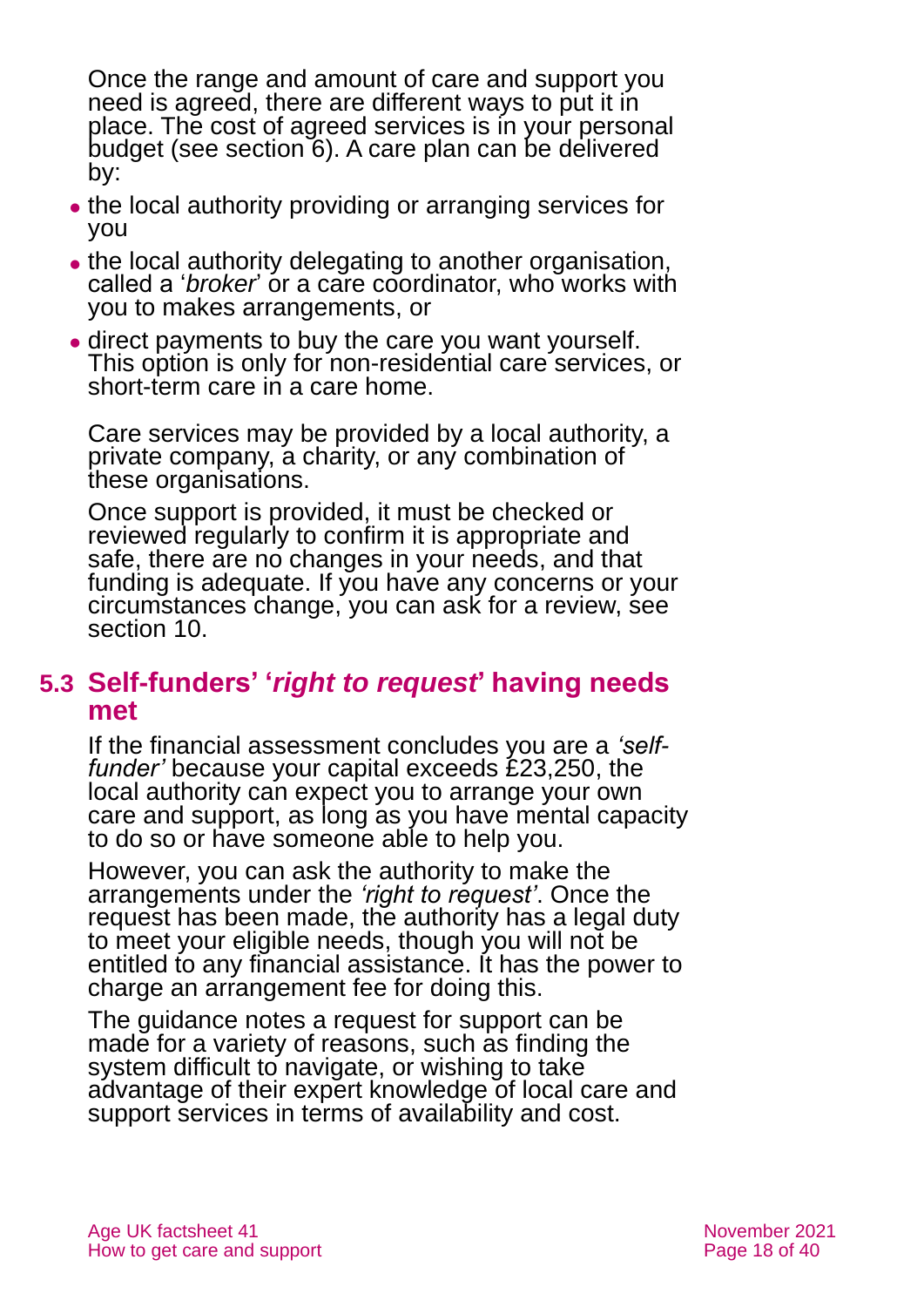The *'right to request'* applies to all care and support services, except care in a care home. The authority can choose to arrange a care home for a self-funder on request, but it does not have a duty to do so. If they do agree to make the arrangements, no arrangement fee is charged.

A separate duty to meet eligible needs applies if you lack mental capacity and have no one able to help you. See section 4.4.

### **The 'right to request' arrangement fee**

The local authority can choose to charge you for meeting this duty. It can charge the full cost for care and support provided, plus an arrangement fee. The guidance states:

*arrangement fees charged by local authorities must cover only the costs that the local authorities actually incur in arranging care. Arrangement fees should take account of the cost of negotiating and/or managing the contract with a provider and cover any administration costs incurred.*

There should be a written agreement to avoid disputes about future funding liabilities.

#### **Residential care: a legal anomaly if you have mental capacity**

If you are a self-funder with mental capacity but have no one to assist you and cannot arrange your own care home placement for any reason, there is no legal duty requiring a local authority to arrange care on your behalf.

They do have a power to do so if they wish. The guidance limits the '*right to request*' duty to nonresidential care. As such, you will need to set out the factors as to why you want the local authority to arrange your care home place.

In reality, if you are at risk of abuse or neglect if you do not receive assistance to arrange care, the local authority should exercise this power under its safeguarding duties.

In exercising its discretion, the local authority must take into account broader public law concepts such as a general duty of care and the Human Rights Act 1998.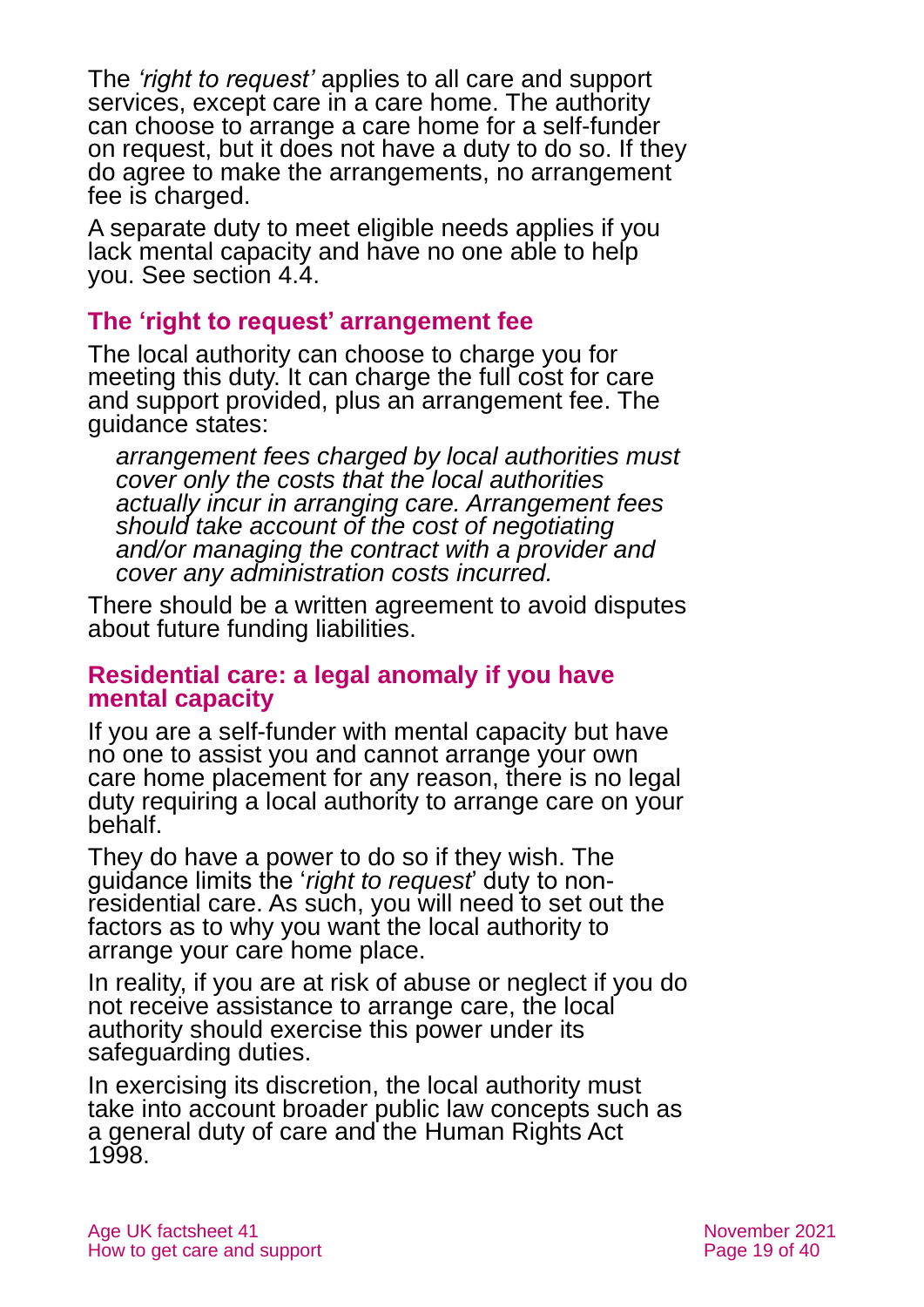If a request for assistance is agreed to in this situation by a local authority, it cannot charge an arrangement fee as they use discretion to do this, rather than acting under the legal duty.

If the local authority refuse to assist you, you can challenge that decision through the formal complaints procedure. See section 12.1 information.

## **6 Personal budgets and direct payments**

**The personal budget is the** *'cost to the local authority'* **of meeting your needs. It specifies what you must pay towards that cost following the financial assessment, and what their financial contribution is.** 

Your care plan must include a personal budget if you are an older person with care needs, or a carer. It can be provided in one of three ways:

- a managed account held by the local authority with support provided in line with your wishes
- a managed account held by a third party (often called an *individual service fund*) with support provided in line with your wishes
- ⚫ direct payments cash paid directly to you. This only applies to non-residential care services and short-term care in a care home.

## **6.1 Calculating your personal budget**

This is usually done in two stages. After the assessment and eligibility decision, the local authority decides an initial, approximate figure, often computer generated, called an '*indicative personal budget*'. This is the start point for care and support planning.

As decisions about meeting your eligible care needs become clearer and more detailed, the indicative personal budget often needs to be adjusted to take account of your particular situation. This may result in increases or decreases to the initial indicative amount to come to a final, accurate amount.

The guidance states that in establishing *'the cost to the local authority'* of ensuring your eligible needs are met: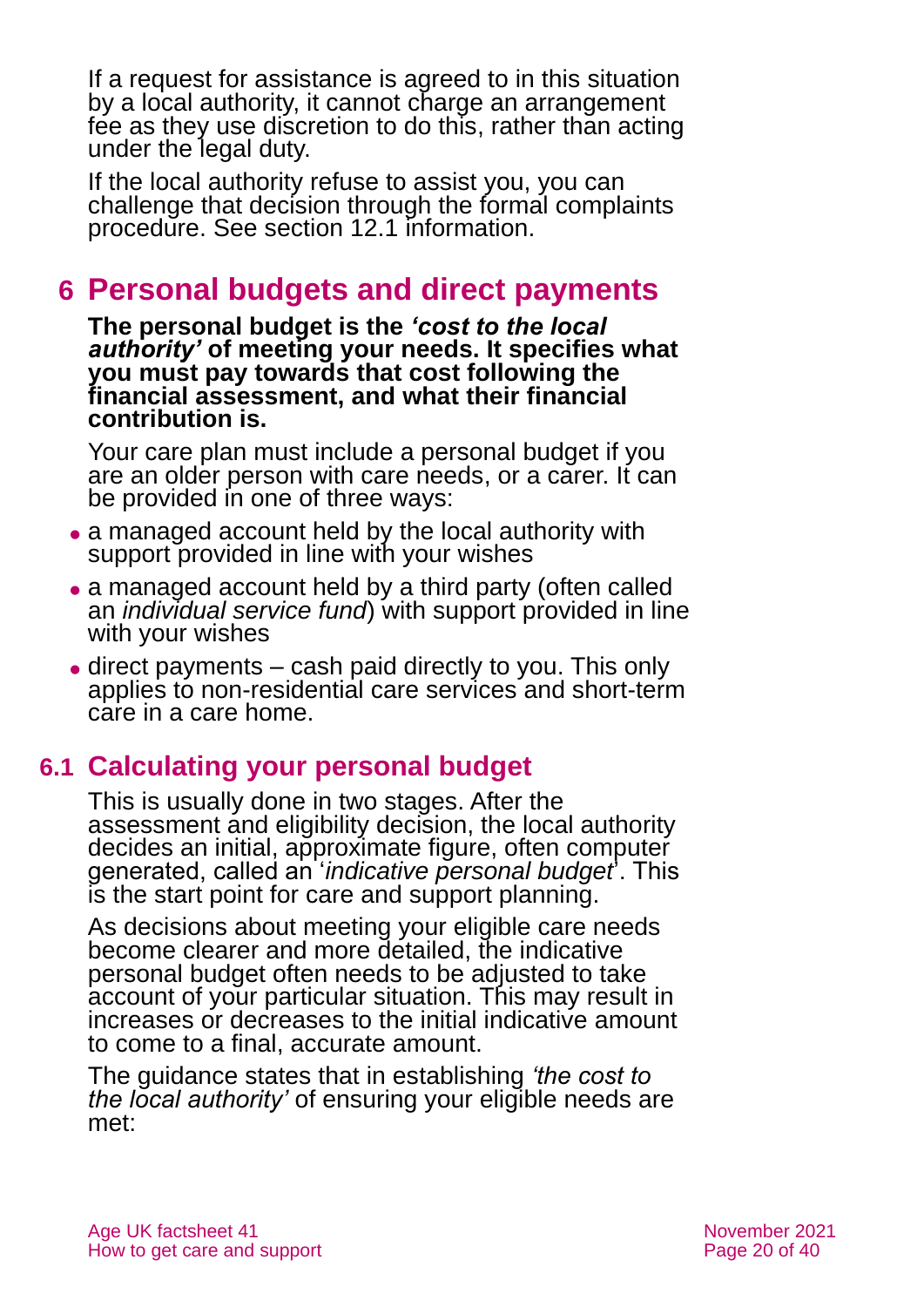*…consideration should be given to local market intelligence and costs of local quality provision to ensure that the personal budget reflects local market conditions and that appropriate care that meets needs can be obtained for the amount specified in the budget. To further aid the transparency principle, these cost assumptions should be shared with the person so they are aware of how their personal budget was established.*

General principles about personal budgets in the guidance include:

- ⚫ **Transparency -** you should be assisted to understand how your personal budget is calculated and the reason for the final amount.
- ⚫ **Timely** ensuring your indicative figure is given quickly to enable the care planning process to get underway once your needs are identified.
- ⚫ **Sufficient** to meet your eligible needs. A local authority should not have *'arbitrary ceilings'* to personal budgets that result in you, for example, being forced to move into care home against your will.

### **Resource allocation system**

Some local authorities calculate the indicative personal budget figure using a resource allocation scheme (RAS). This usually consists of an assessment questionnaire, which awards points depending on your level of needs. A computer programme uses your points to generate your indicative budget. This should only be used as an estimated figure, which must be checked against the reality of your situation.

#### **Carers**

If you are a carer entitled to support, you should receive an individual personal budget sufficient to meet your eligible support needs. It should not be a flat rate standard amount but tailored to your situation.

#### **The use of funding panels**

There has been concern about the use of funding panels to drive down local authority costs and sidestep legal duties to meet all eligible needs.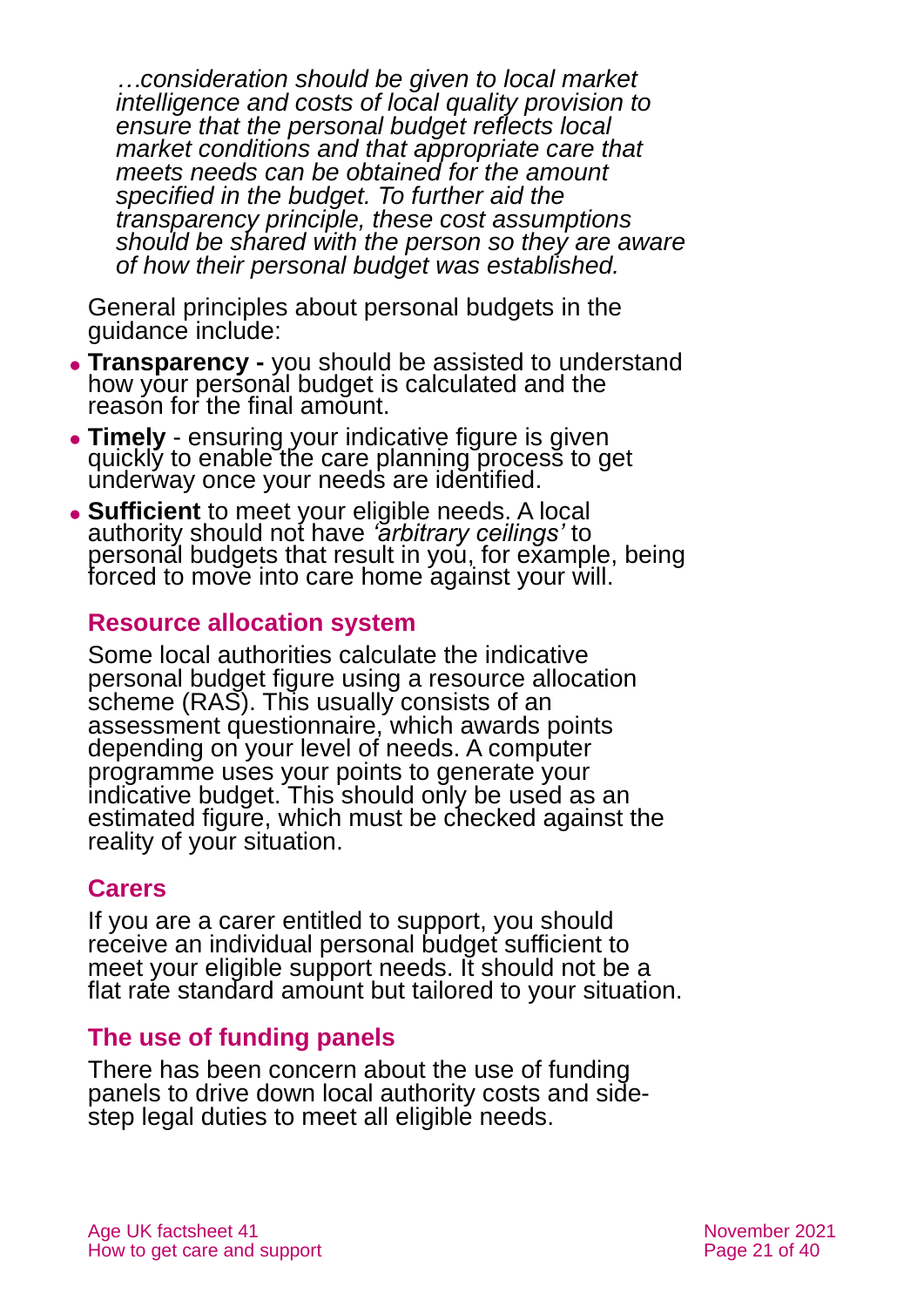Guidance says they can be a necessary expert checking and governance mechanism, for example for signing off expensive or unique personal budget allocations. It goes onto warn:

*local authorities should refrain from creating or using panels that seek to amend planning decisions, micro-manage the planning process or are in place purely for financial reasons.*

If you are told that your case is going to panel, you should ask why this is needed and you may want to ask to attend the panel meeting. Ask for the panel's decision in writing. You can raise a formal complaint to challenge the decision if, for example, your care package has been reduced in such a way that means your needs will no longer be met.

### **6.2 Direct payments**

You can choose to receive direct payments if your needs are met through non-residential care services or, for limited periods, short-term care in a care home. Money is paid directly to you or your representative by the local authority, so you can choose and buy care services required to meet your needs.

The amount paid derives from your personal budget, which must be sufficient to meet your eligible needs. For some people, this provides freedom to meet their needs in the way that suits them best. It can bring additional responsibilities of recruiting care staff and becoming an employer. The authority should offer you advice about this.

Direct payments are not for everyone and you can choose whether you want them, or you want care and support arranged on your behalf by the local authority or a third party.

For more information, see factsheet 24, *[Personal](https://www.ageuk.org.uk/globalassets/age-uk/documents/factsheets/fs24_personal_budgets_and_direct_payments_in_social_care_fcs.pdf)  [budgets and direct payments in social care](https://www.ageuk.org.uk/globalassets/age-uk/documents/factsheets/fs24_personal_budgets_and_direct_payments_in_social_care_fcs.pdf)*.

## **7 Paying for care and support services**

With some exceptions, the local authority has the power to charge a contribution towards the cost of any care and support services they provide or arrange to meet your needs.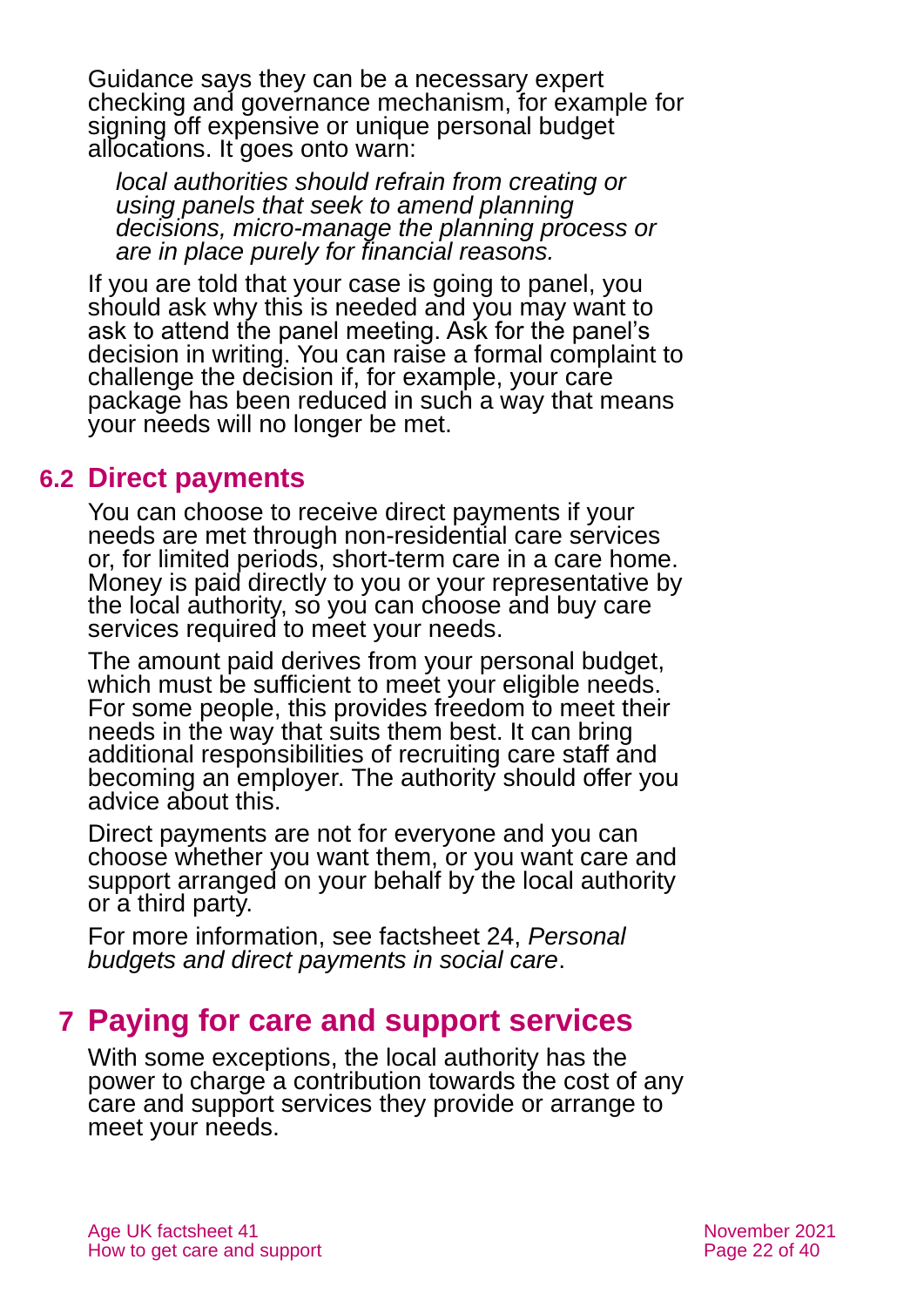Any charge must be subject to a financial assessment. Your income and capital (e.g. savings) are assessed to work out what contribution, if any, you must make. If your capital exceeds £23,250 or you have sufficient income to meet the full cost of your care, you are a *'self-funder'* meaning you must meet the full cost of services.

The local authority must comply with the charging regulations when carrying out the financial assessment. Some types of income and capital are disregarded and there are minimum income levels you should not be required to go below, if you are required to pay towards services.

Your contribution must be specified in the personal budget as part of your care and support plan and are usually worked out on a weekly basis.

For more information see factsheet 46, *[Paying for care](https://www.ageuk.org.uk/globalassets/age-uk/documents/factsheets/fs46_paying_for_care_and_support_at_home_fcs.pdf)  [and support at home,](https://www.ageuk.org.uk/globalassets/age-uk/documents/factsheets/fs46_paying_for_care_and_support_at_home_fcs.pdf)* factsheet 10, *[Paying for](https://www.ageuk.org.uk/globalassets/age-uk/documents/factsheets/fs10_paying_for_permanent_residential_care_fcs.pdf)  [permanent residential care](https://www.ageuk.org.uk/globalassets/age-uk/documents/factsheets/fs10_paying_for_permanent_residential_care_fcs.pdf)* and factsheet 58, *[Paying](https://www.ageuk.org.uk/globalassets/age-uk/documents/factsheets/fs58_paying_for_short-term_and_temporary_care_in_a_care_home_fcs.pdf)  [for short-term and temporary care in a care home](https://www.ageuk.org.uk/globalassets/age-uk/documents/factsheets/fs58_paying_for_short-term_and_temporary_care_in_a_care_home_fcs.pdf)*.

## **7.1 Free services**

Not every element of care support to meet your assessed eligible needs is chargeable. Some services must be provided free of charge. They are:

⚫ **Community equipment (aids and minor adaptations)** '*for the purpose of assisting nursing at home or aiding daily living*'. Minor adaptions are those costing £1,000 or less. You may be entitled to help with the cost of a more expensive adaptation through a means tested Disabled Facilities Grant. '*Aids*' means disability equipment and must always be provided free of charge, regardless of cost.

⚫ **Intermediate care (including reablement support)** is a short-term rehabilitation programme to enable you to maintain, or regain, the skills needed to live independently in your own home. It might be called '*reablement*', intermediate care, hospital at home or similar.

Depending on your needs, it may be provided by the NHS or the local authority. It is provided for free, usually up to a maximum of six weeks. For more information, see factsheet 76, *[Intermediate care and](https://www.ageuk.org.uk/globalassets/age-uk/documents/factsheets/fs76_intermediate_care_and_reablement_fcs.pdf)  [reablement](https://www.ageuk.org.uk/globalassets/age-uk/documents/factsheets/fs76_intermediate_care_and_reablement_fcs.pdf)*.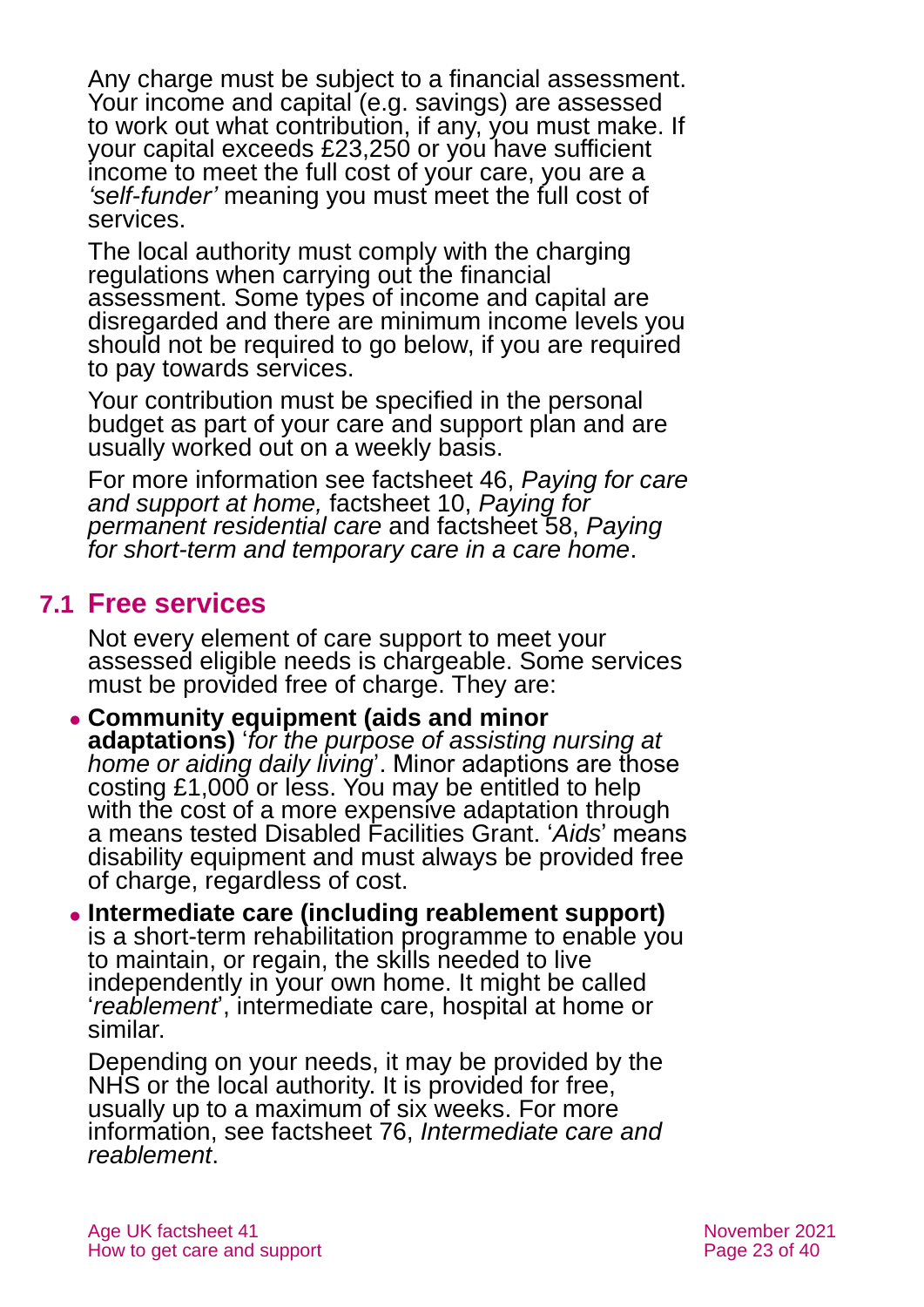⚫ **Mental health** the local authority cannot charge you for *'after-care'* services provided or arranged under section 117 of the *Mental Health Act 1983*.

*'After care'* applies if you have been previously detained under section 3 or the criminal provisions of the 1983 Act and aims to reduce the risk of readmission to hospital.

## **8 Types of care**

The support and care you receive can be anything reasonably required to meet your assessed care needs, but it must directly relate to the needs included in your care and support plan. If you are a carer, it must be something supporting your caring role and helps sustain that role. This can include training to help you combine work with your caring role.

The local authority has a duty to promote the local market so there is a range of service providers and *'a variety of high quality services to choose from'.*

## **8.1 Care in your own home**

Following your needs assessment, you may receive care and support at home. This can be to assist you with any aspect of personal care such as washing, dressing, going to the toilet, or getting from one place to another such as bed to a chair, and also possibly domestic tasks or other activities such as reminders to take medication. You may need assistance to go outside or attend a day centre on a regular basis. The assistance you get depends on your particular needs.

Care assistants can be provided by an agency or you may choose to employ a personal assistant through a direct payment. The length of time a carer stays with you must be sufficient to meet your assessed needs and to ensure your wellbeing is maximised. For example, you should be treated with dignity and respect. The guidance states:

*…short home-care visits of 15 minutes or less are not appropriate for people who need support with intimate care needs, though such visits may be appropriate for checking someone has returned home safely from visiting a day centre, or whether medication has been taken (but not the administration of medicine) or where they are requested as a matter of personal choice.*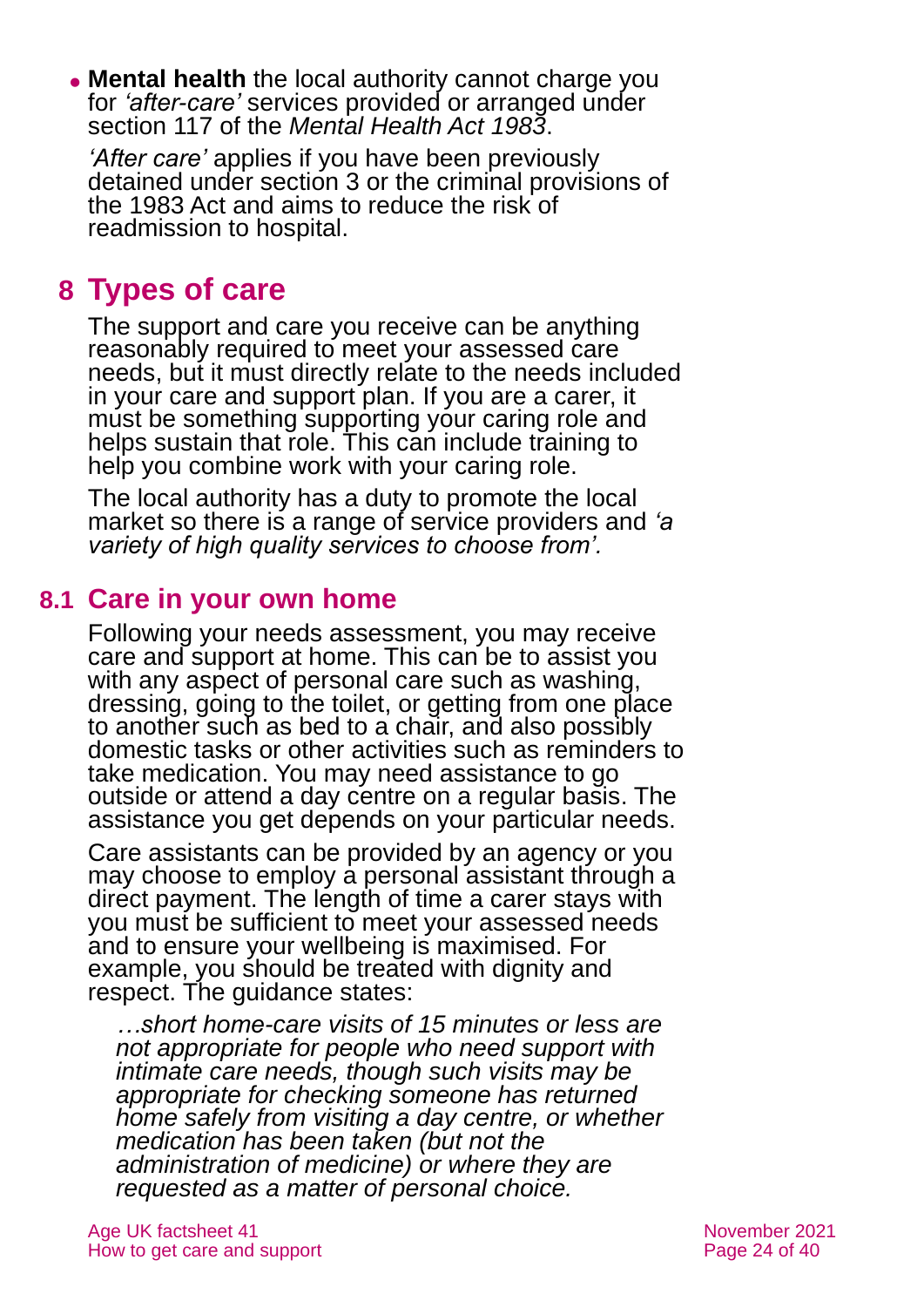You may be entitled to aids (disability equipment), home adaptations, or telecare equipment to make it easier and safer for you to live in your own home independently. For more information, see factsheet 6, *[Finding help at home,](https://www.ageuk.org.uk/globalassets/age-uk/documents/factsheets/fs6_finding_help_at_home_fcs.pdf)* and factsheet 42, *[Disability](https://www.ageuk.org.uk/globalassets/age-uk/documents/factsheets/fs42_disability_equipment_and_home_adaptations_fcs.pdf)  [equipment and home adaptations](https://www.ageuk.org.uk/globalassets/age-uk/documents/factsheets/fs42_disability_equipment_and_home_adaptations_fcs.pdf)*.

## **8.2 Care homes**

There are two types of care homes: **residential and nursing**. The local authority must specify which is appropriate to meet your needs.

**Residential care homes** - social care needs only. These do not provide any nursing staff and medical care should be provided by NHS staff coming to the care home as necessary.

**Nursing homes** - if you have specific nursing needs. These employ a mixture of social care and nursing staff. The NHS is responsible for paying towards the cost of care you need from a registered nurse.

You cannot be forced to move into a care home against your will, provided you have mental capacity to make this decision for yourself. However, you may be advised, following an assessment at home or in hospital, that it is the only safe and effective way of meeting your care needs. Alternatively you may decide this is the right decision for you.

If you do not want to move into a care home, say so and talk to your social worker. They can explore whether your needs can be met in your own home through a combination of care support, such as care staff and equipment, and informal or family carer support you may have available.

## **Supported living**

Another housing option is '*supported living*', which is adapted housing or housing with care combined. An example is extra-care housing.

This enables you to continue to have your own selfcontained flat, but with care support available and some communal space to meet other residents, if and when you want to. For more information about housing options, see factsheet 64, *[Specialist housing for older](https://www.ageuk.org.uk/globalassets/age-uk/documents/factsheets/fs64_specialist_housing_for_older_people_fcs.pdf)  [people.](https://www.ageuk.org.uk/globalassets/age-uk/documents/factsheets/fs64_specialist_housing_for_older_people_fcs.pdf)*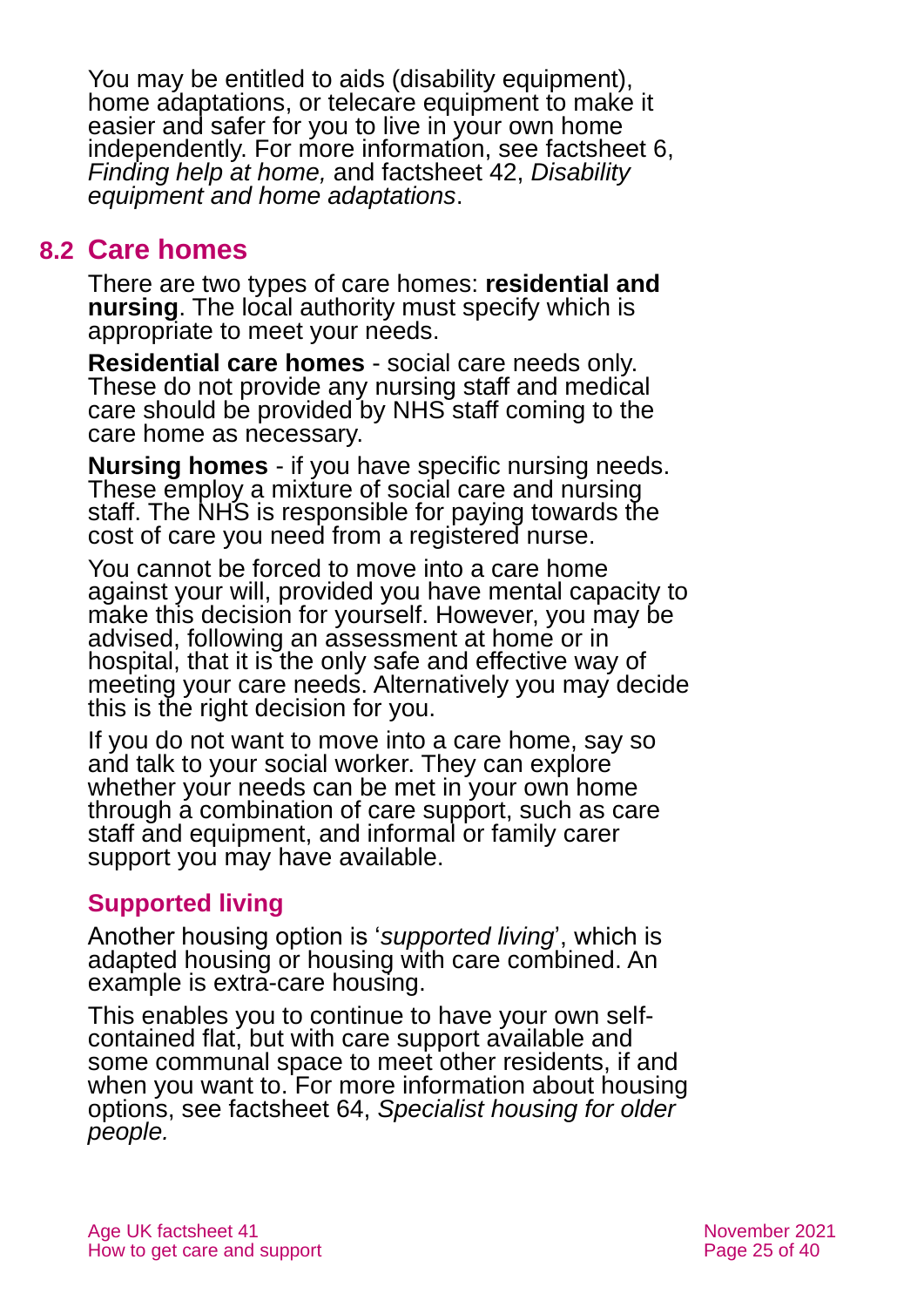## **8.3 NHS Continuing Healthcare**

If your needs are primarily for healthcare rather than social care, you may be eligible for NHS Continuing Healthcare. It can provided in any setting, including your own home, and all services provided are free.

As you must be assessed for this separately, the local authority must notify the relevant NHS body if it appears you may be eligible when carrying out a needs assessment. See factsheet 20, *[NHS continuing](https://www.ageuk.org.uk/globalassets/age-uk/documents/factsheets/fs20_nhs_continuing_healthcare_and_nhs-funded_nursing_care_fcs.pdf)  [healthcare and NHS-funded nursing care](https://www.ageuk.org.uk/globalassets/age-uk/documents/factsheets/fs20_nhs_continuing_healthcare_and_nhs-funded_nursing_care_fcs.pdf)* for more information.

## **9 Preventing and reducing needs**

Local authorities must provide or arrange for the provision of services, facilities, or resources to prevent, delay, or reduce the need for care and support for adults and carers.

Local authorities, in their preventative work, must have regard to the importance of:

- ⚫ identifying existing services, facilities, and resources
- ⚫ identifying adults with care and support needs not being met, and
- carers with support needs that are not being met.

Local authorities should provide written information if you receive preventative support. This must specify your needs, why the action is proposed, expected outcomes, timescale, and what happens next. You may be offered one or more preventative services.

They have a discretionary power to charge for some preventative services. Any charge should be affordable to you.

Small home adaptations, short-term rehabilitation (*'intermediate care and reablement'*) services and community equipment are included within the definition of preventive services as well as those required to meet eligible needs. The authority cannot charge for these services.

Whether you are someone who needs care or a carer and regardless of whether you meet the eligibility criteria, you should at least be offered written advice and information about what you can do to prevent, delay or reduce care and support needs.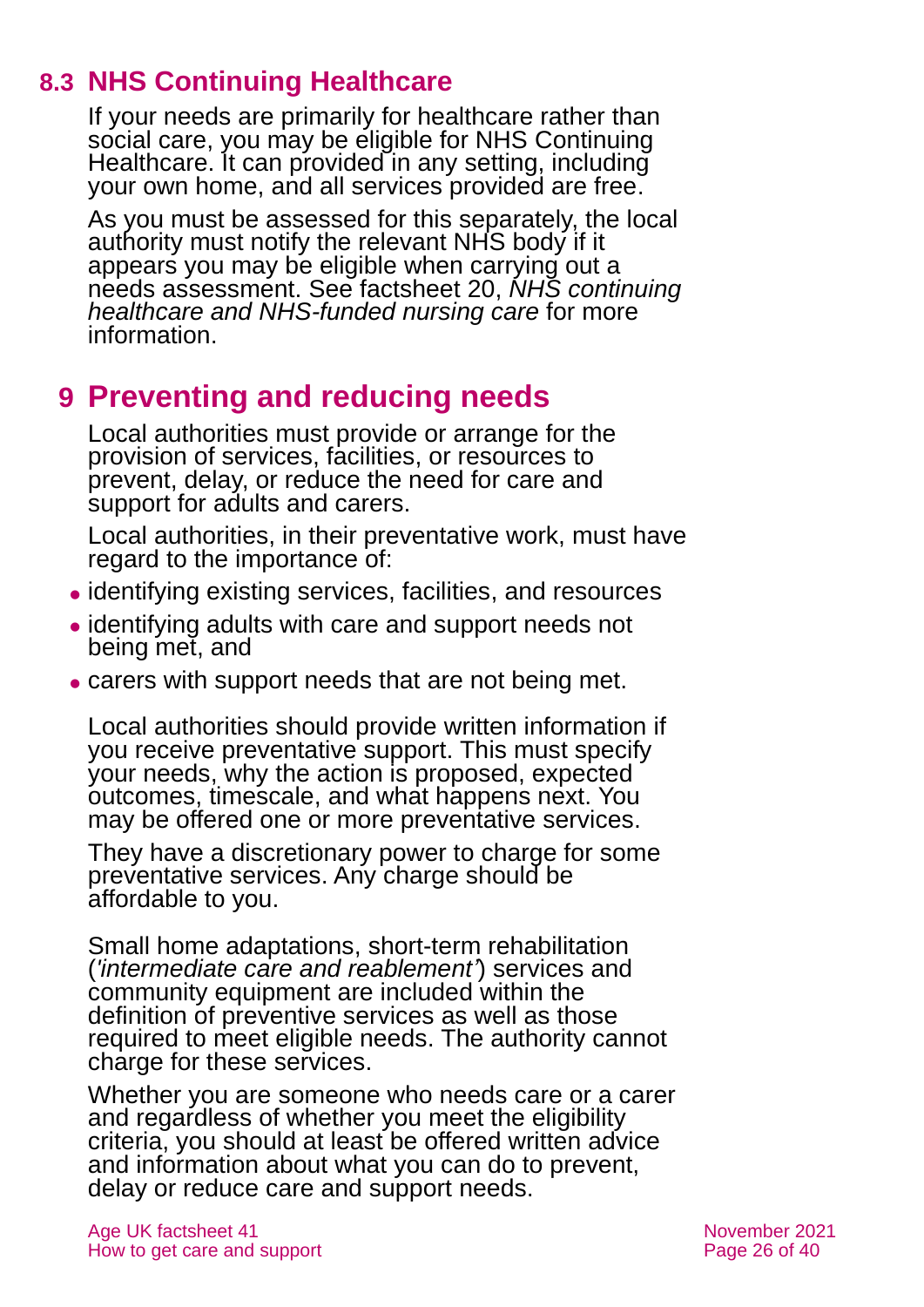## **10 Review of services and needs**

Your care and support plan must be kept under review. Reviews should happen at least every 12 months, with a light touch review at six to eight weeks after a new or revised care or support plan is introduced and services start. Each case must be reviewed in line with its individual presenting issues so there may be exceptions to the basic requirements.

A review may be triggered by the local authority, in response to a crisis, or a '*reasonable request*' from you or your carer. A reasonable request can be prompted by a change in your health or other circumstances affecting the level of care or support needed or the risks you deal with.

If the local authority is satisfied your circumstances have changed in a way affecting an existing care or support plan, they must reassess your needs '*to the extent it considers necessary*'.

The key principles governing assessment are equally applicable at the review stage, including working to reach agreement with you about how your needs should be met in future.

## **10.1 Challenging a reduction in care and support**

A review to your care and support plan may result in your care package being reduced or removed. The authority may say it no longer funds a particular service, or that your current care package is too costly. This commonly involves a reduction in the level of your personal budget, resulting in you receiving less care and support.

This may leave you without care services you rely on. The information in this section explains the process the authority must follow and what you can do to challenge any decision you disagree with.

### **Review of your care and support plan**

The local authority should not change the care and support you receive unless it has first conducted a review of your needs and care and support plan showing this is necessary.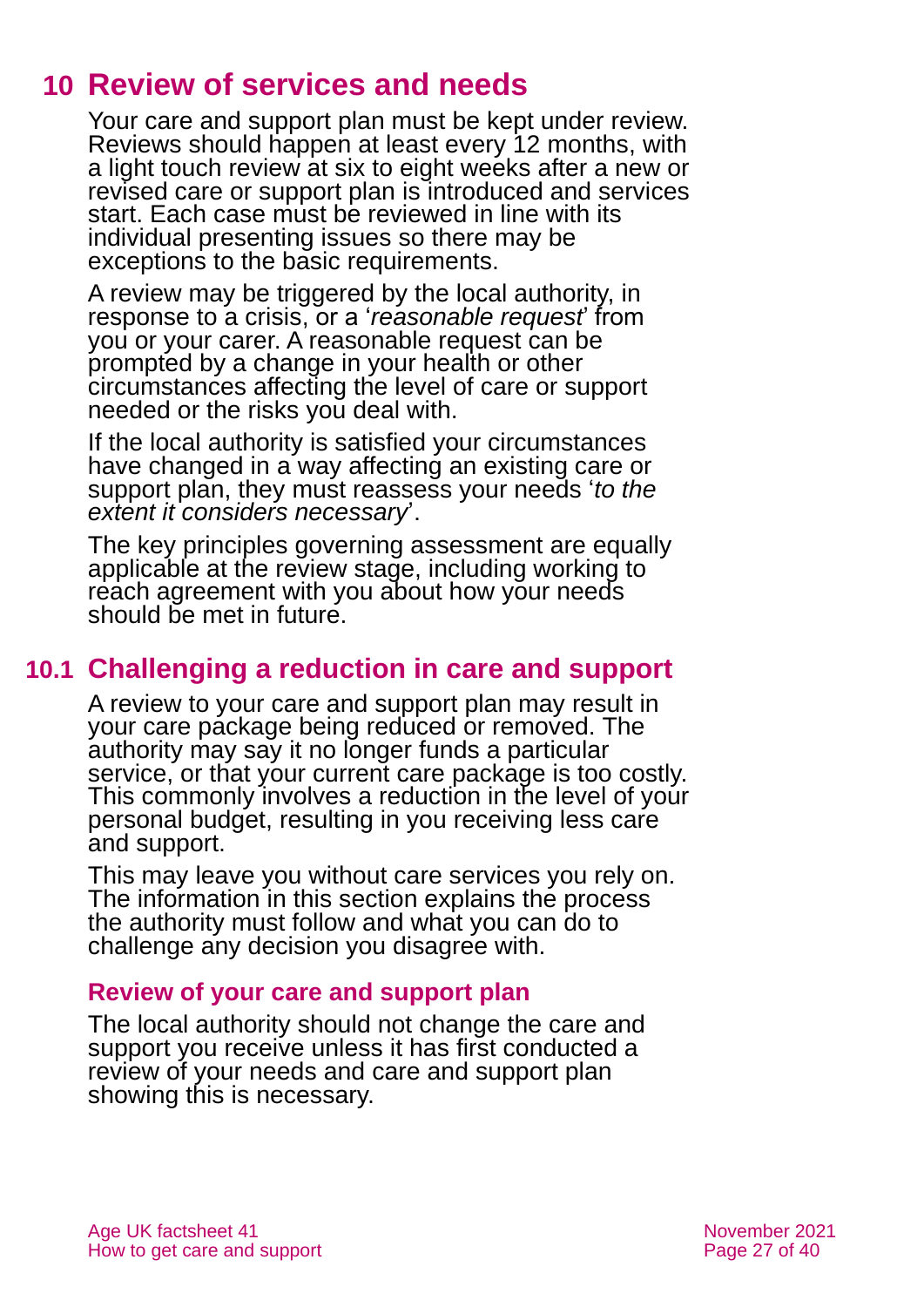The guidance says *'it should not be possible to decide whether to revise a plan without a thorough review to ascertain if a revision is necessary, and in the best interests of the person'*.

The authority must have clear, justifiable reasons why it believes your situation has changed in such a way that requires a revision of your care and support plan. The guidance is clear that a review should not be used to arbitrarily reduce your care and support or personal budget.

An arbitrary reduction to the personal budget would be unlawful, as the amount must always be appropriate to meet your needs and *'any reduction…should be the result of a change in need or circumstance'*.

#### **Revision of the plan and needs assessment**

If, following a review, the authority believes a revision of your care and support plan is necessary, it must carry out a needs assessment before any changes are made. This should this build on what is already known about you, rather than starting from the beginning.

This is a crucial part of the process, as any revised care package must meet your eligible needs identified in the assessment. It is unlawful for the authority to reduce your care and support in such a way that your eligible needs are no longer met.

The assessment must appropriately take into account your needs for care and support, including those relating to your wellbeing. The local authority has a general duty to promote wellbeing, including during the assessment process and deciding how to meet your eligible needs.

In line with the Act, the authority must regard wellbeing as individual to you and consider, for example, your mental health and emotional wellbeing, family and other personal relationships and your contribution to society. See section 4 for the full list of wellbeing factors.

Once a new needs assessment is complete, you have a right to a copy. Ask for this so you can check whether the authority has taken full account of your needs. Request a reassessment if needed. If you are satisfied the assessment fully reflects your needs, use this to challenge the authority if you feel your revised care plan fails to meet your needs.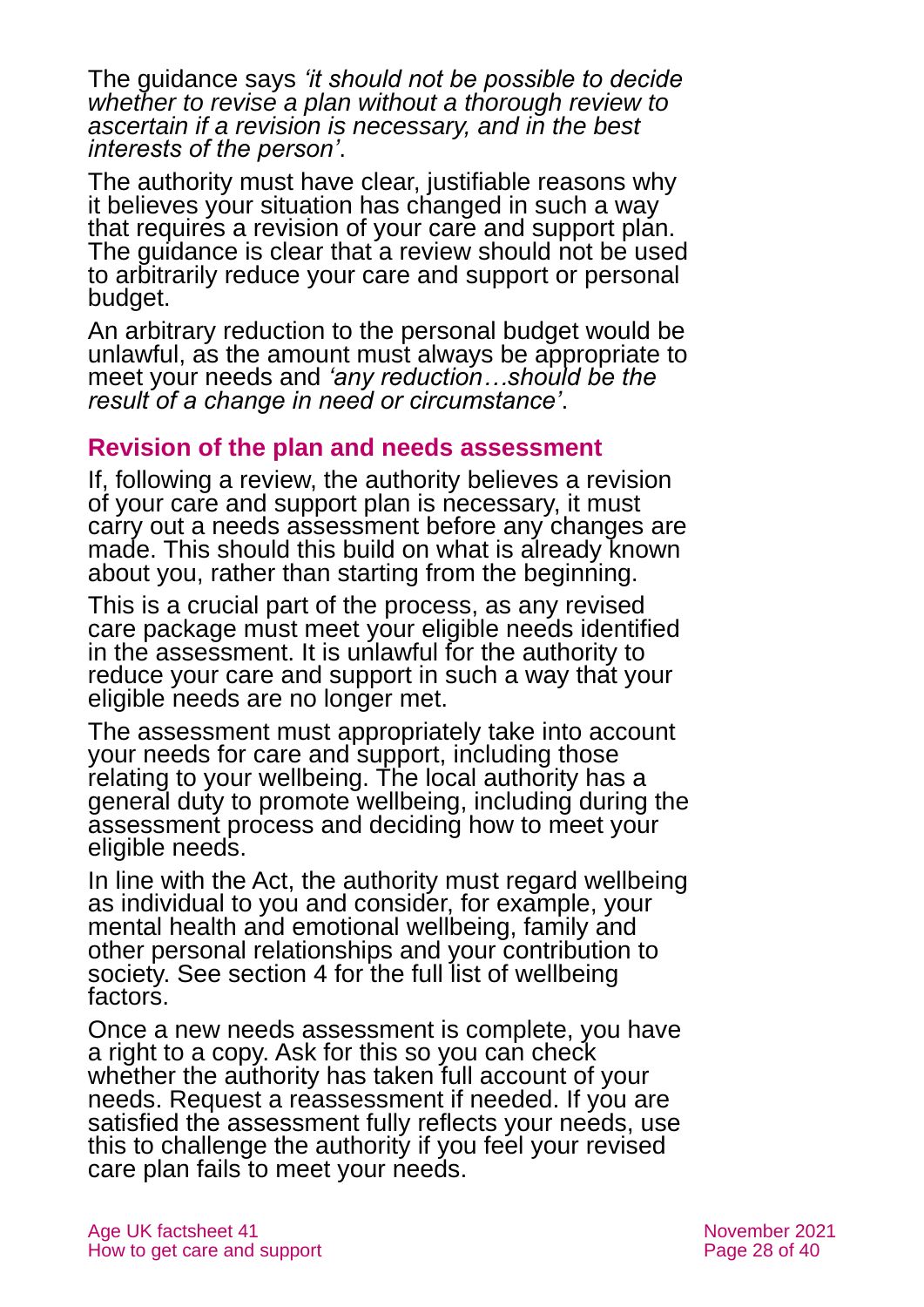The authority must explain how any revised care plan meets your eligible needs. If your personal budget has been reduced, the authority must show how the new figure is sufficient to meet your eligible needs. It must set out how it arrived at your personal budget figure.

### **Your involvement in the process**

The authority must allow you to be involved as much as you want in the process of assessing your needs and reviewing and revising your care and support plan. Changes must be clearly explained and you should be given the opportunity to raise concerns before they are put in place.

If you want someone to support you during the process, such as a relative or friend, the authority must allow them to be involved. If you do not have someone to support you, it may have a duty to provide you with an advocate, see section 11.1.

## **Challenging the decision**

If your revised care and support plan leaves you without care and support you rely on, you can challenge the decision. You may feel the local authority has failed in its duty to meet your eligible needs or has not followed the correct process when revising your care and support plan.

When challenging a decision, it is important to act quickly. Ask for a copy of your needs assessment and care and support plan. Try to support what you are saying with evidence as far as possible.

Refer to any evidence from your GP or other health professionals that shows you have particular needs, or there would be a significant impact on your wellbeing if services are withdrawn.

Be as specific as possible about why you think particular services are essential to ensure your needs are met. For example, if the authority proposes reducing support to help you access the community or to maintain relationships with family and friends, use evidence from your needs assessment to highlight the impact on your wellbeing if this leaves you isolated at home.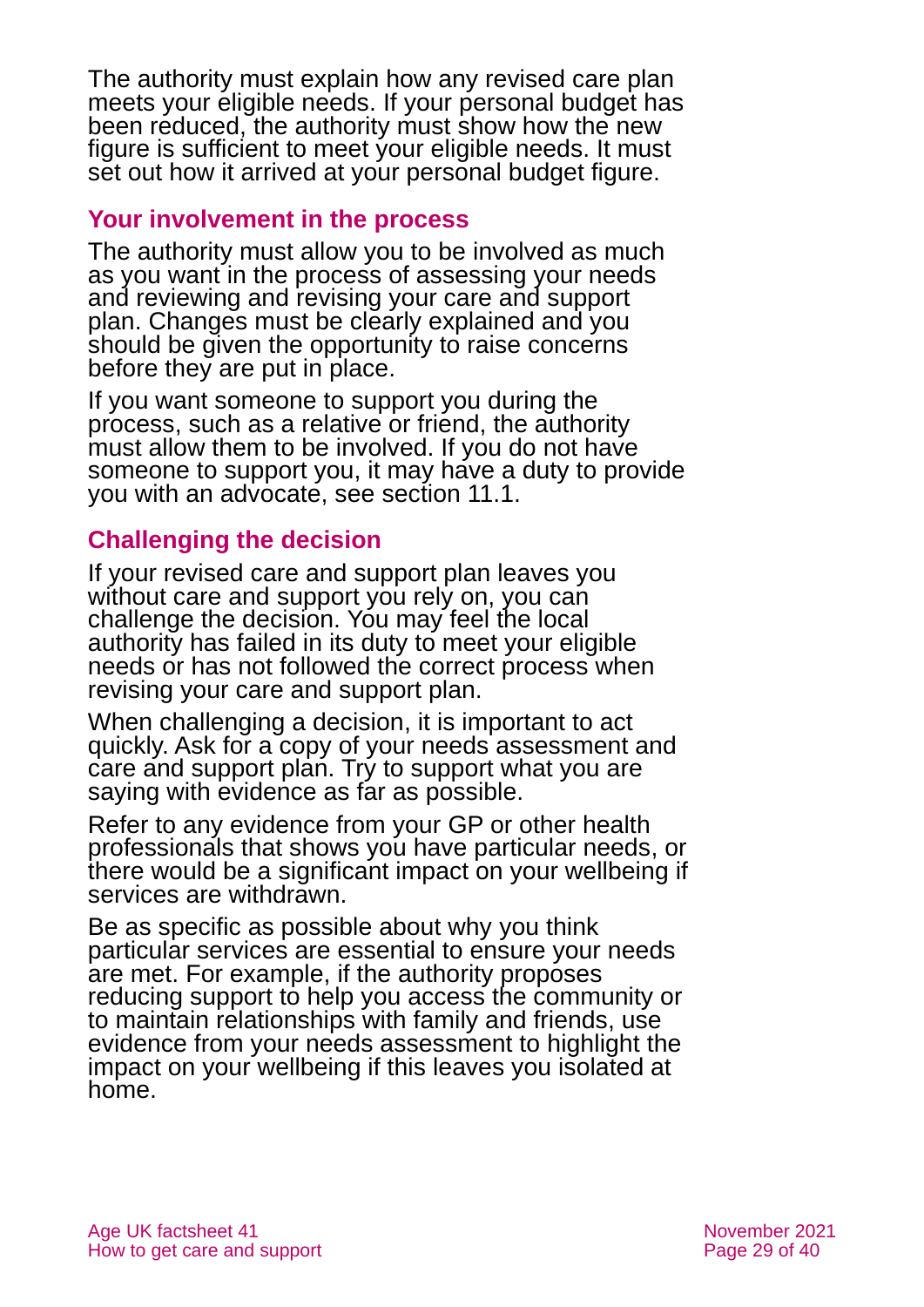You can try to resolve the situation informally at first. Pointing out the impact of withdrawing services or reminding the authority of its duties under the Care Act may be enough to make them change the decision. If not, make a formal complaint to challenge the decision, see section 12.

You can seek legal advice about a legal challenge. Legal aid is available for challenging these types of decision, subject to a financial means test. Any legal challenge to the authority must be made within three months.

For information about legal aid, see factsheet 43, *[Getting legal and financial advice](https://www.ageuk.org.uk/globalassets/age-uk/documents/factsheets/fs43-getting-legal-and-financial-advice.pdf)*.

## **11 Information, advice and advocacy**

A local authority must provide social care information and advice to everyone who needs it in their area. This service must at least cover:

- the care system and how it works locally
- ⚫ the choice of types of care and support and choice of providers
- how to access the care and support that is available
- ⚫ how to access independent financial advice on matters relevant to meeting care and support needs
- ⚫ how to raise concerns about the safety or wellbeing of an adult who has needs for care and support (adult safeguarding concerns).

Information must be accessible, proportionate and designed so you can understand it. The authority must ensure information is available at the point you need it, for example when your needs are assessed.

## **11.1 The independent advocacy duty**

An advocate is a professional whose job it is to help you understand the system and put your views across in various situations. They try to find out what you, or the person you care for, wants and feels, and help identify what is in your, or their, best interests.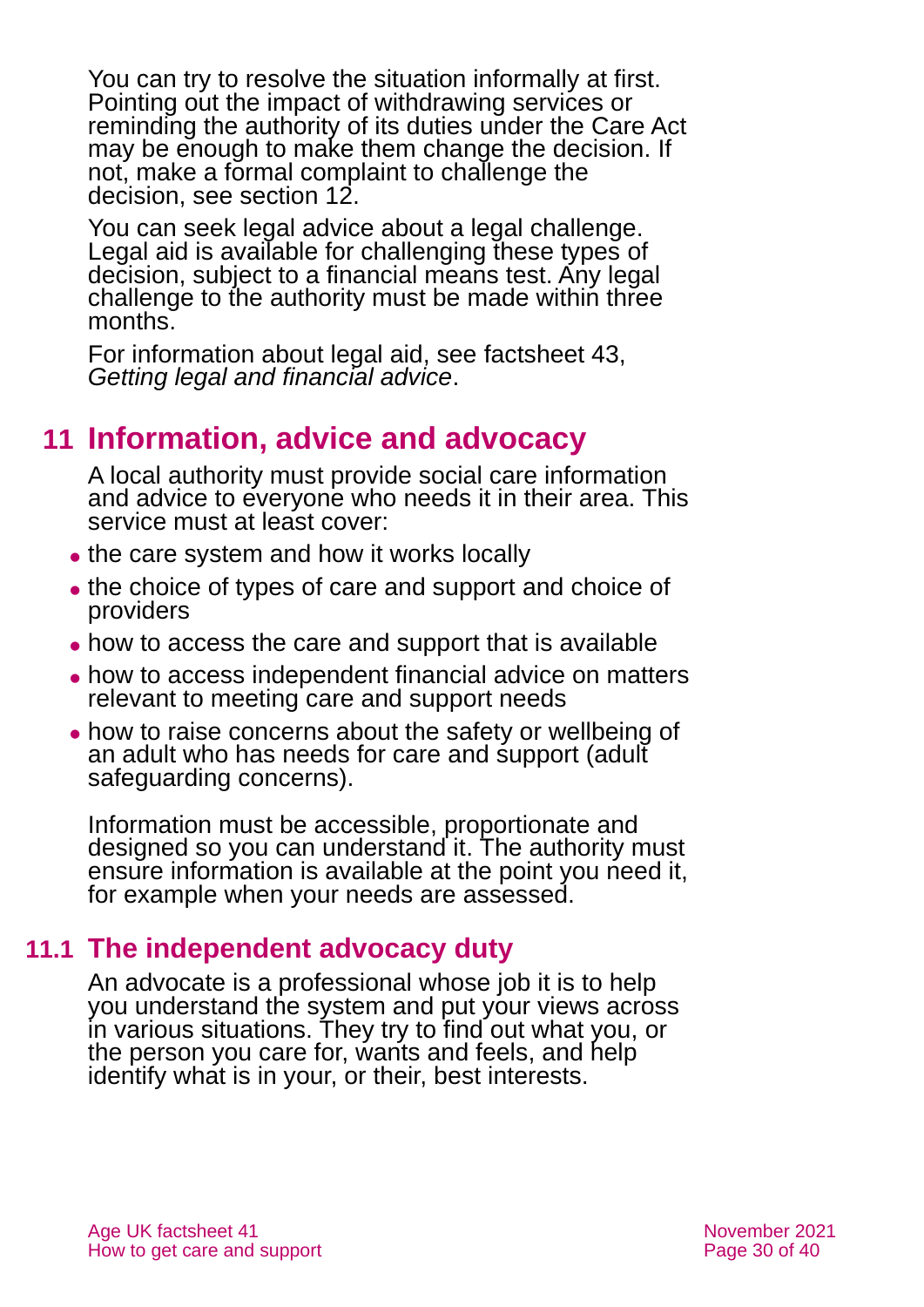The local authority independent advocacy scheme is intended to help if you experience '*substantial difficulties*' in understanding or making decisions about your care and support and have no '*appropriate person*' (carer, friend or family member) able and willing to help you engage in the process.

You may be entitled to an advocate at key stages in the social care process. This right applies if you have substantial difficulty with any of the following:

- ⚫ understanding relevant information about social care and health issues
- retaining that information
- using or weighing up the information
- ⚫ communicating your views, wishes or feelings.

If you care for an older person experiencing these difficulties, you may be seen as an appropriate person, so an advocate is not necessary.

However, the person you are advocating for must agree with this, provided they have mental capacity to do so and you must be willing to do it. If they lack capacity to make the decision, the local authority must be satisfied you will act in their best interests.

If you do not want someone, such as a family member or carer, to help you, the local authority must respect your decision and appoint an advocate if needed. The local authority may also need to appoint an advocate if the person helping you disagrees with what you want, for example about where you live.

The advocate must be properly trained, of good character and completely independent of the local authority. If you are unable to challenge a local authority decision yourself, the advocate must challenge any decision they believe is inconsistent with the Act's wellbeing principles.

This builds on an existing scheme (under the *Mental Capacity Act 2005*) for people who lack mental capacity to make decisions about care and support. For more information about Independent Mental Capacity Advocates, see section 8 of factsheet 22, *[Arranging for someone to make decisions on your](https://www.ageuk.org.uk/globalassets/age-uk/documents/factsheets/fs22_arranging_for_someone_to_make_decisions_on_your_behalf_fcs.pdf)  [behalf](https://www.ageuk.org.uk/globalassets/age-uk/documents/factsheets/fs22_arranging_for_someone_to_make_decisions_on_your_behalf_fcs.pdf)*.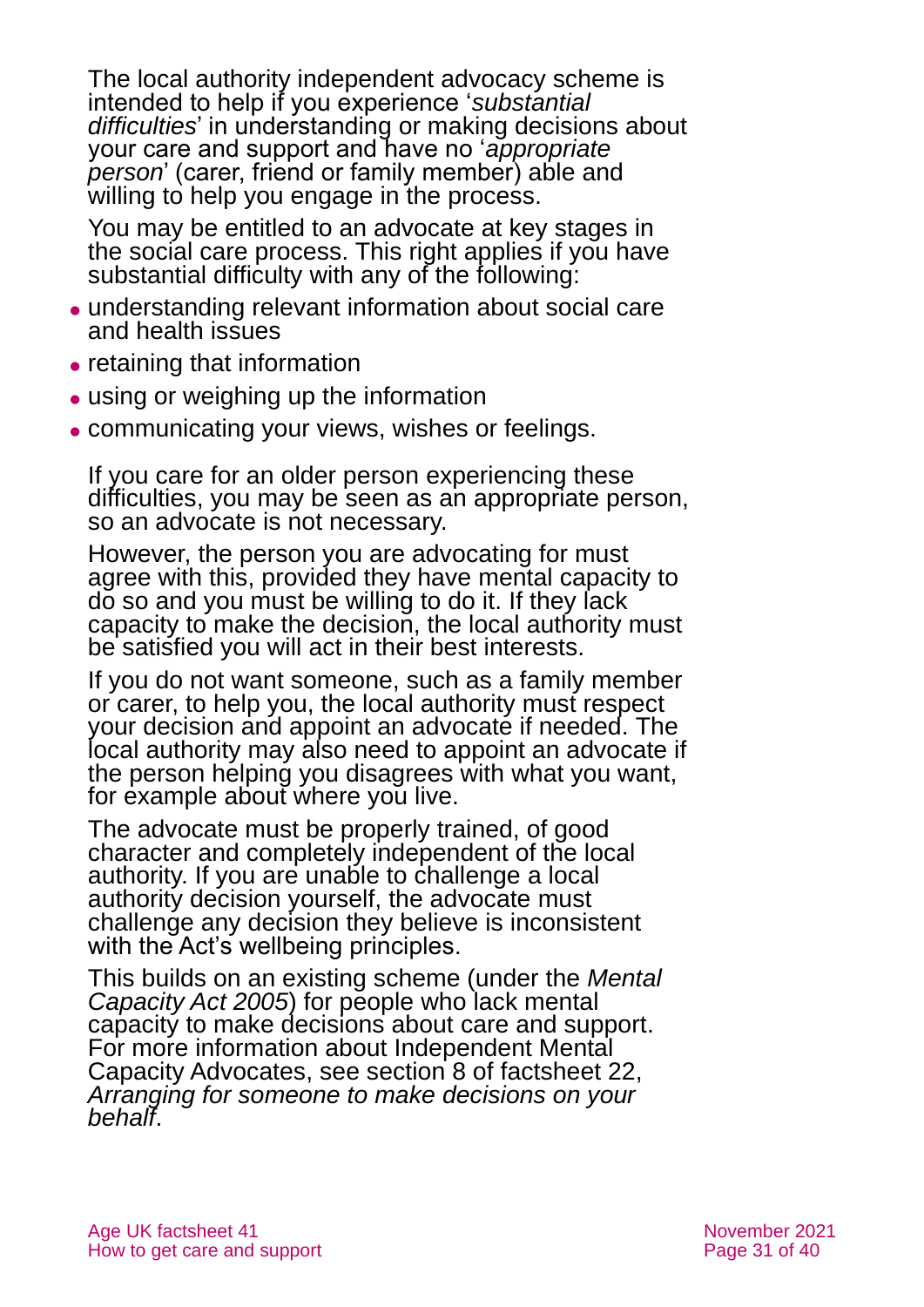## **12 Complaints and safeguarding**

## **12.1 How to challenge decisions and complain**

It is not always possible to reach agreement with the local authority. The types of things that can go wrong include:

- ⚫ you are wrongly denied an assessment
- ⚫ your assessment has not considered all aspects of your needs properly, for instance it has not taken social needs into account
- ⚫ the local authority decides you do not meet eligibility criteria
- ⚫ you do not agree your care plan covers all your eligible needs or you think the allocated personal budget amount is too low
- ⚫ you have not been given a written copy of your care plan or assessed charges for services
- ⚫ excessive delays and poor communication
- ⚫ a review of your case seeks to cut your services to save money rather than due to reduced needs
- ⚫ you are a carer and your support needs are not adequately considered or you are being forced into a position where you have to do more caring than you are able or willing to do.

## **Using the complaints procedure**

If you cannot resolve the issue informally, consider making a formal complaint. The authority must provide you with information and advice about its complaints procedure.

Be clear about what you are complaining about and what outcomes you want to happen as a result of your complaint.

If your formal complaint if not resolved through the authority's complaints procedure, you can take it to the Local Government and Social Care Ombudsman.

You can consider taking legal action. It is important seek legal advice and to act quickly. A legal challenge must be brought within three months.

For more information, see factsheet 59, *[How to](https://www.ageuk.org.uk/globalassets/age-uk/documents/factsheets/fs59_how_to_resolve_problems_and_complain_about_social_care_fcs.pdf)  [resolve problems and complain about social care](https://www.ageuk.org.uk/globalassets/age-uk/documents/factsheets/fs59_how_to_resolve_problems_and_complain_about_social_care_fcs.pdf)*.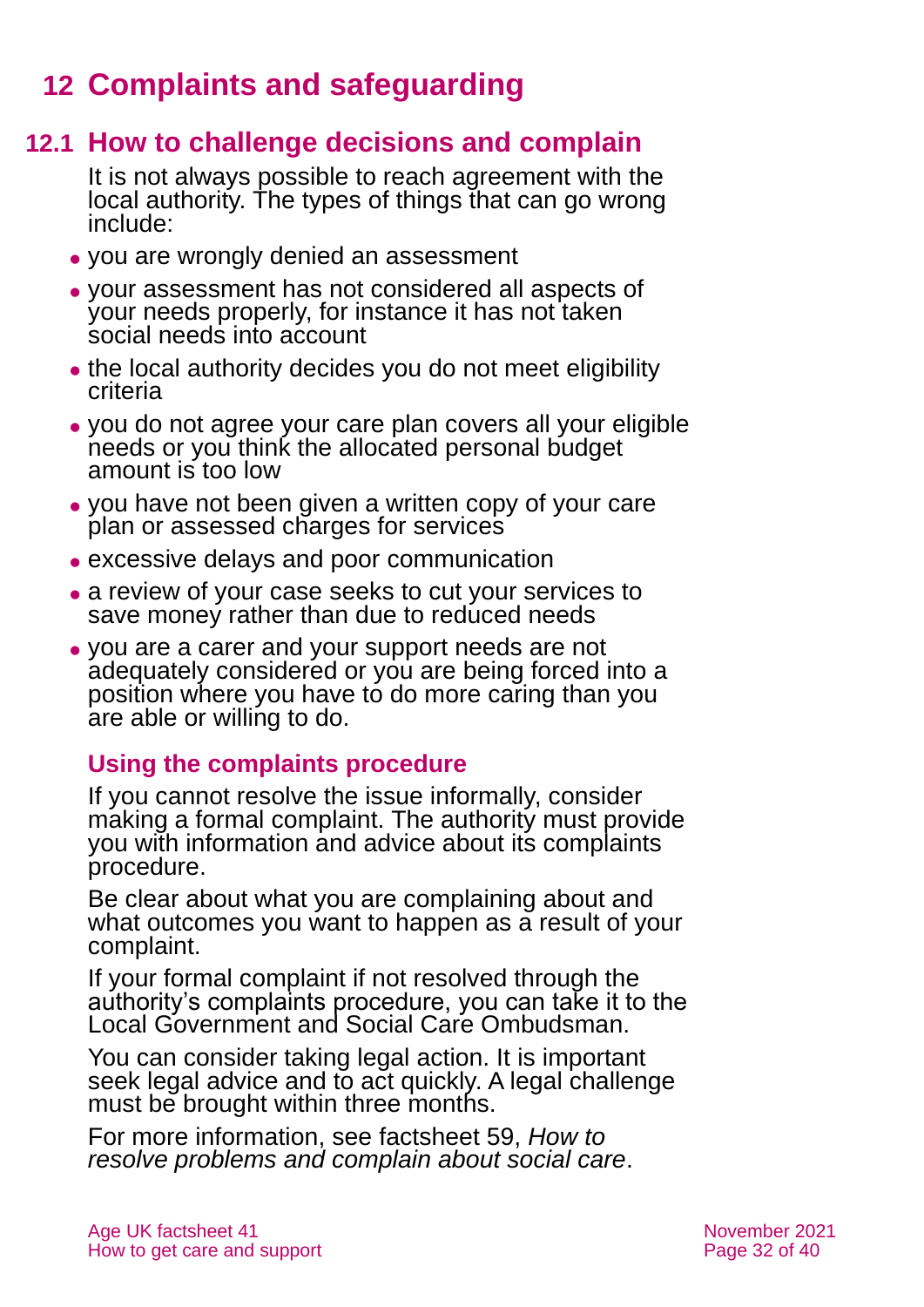## **12.2 Safeguarding from abuse and neglect**

If you, or someone you care for, is experiencing, or is at risk of, abuse or neglect, you should raise a safeguarding concern with the local authority.

For more information, see factsheet 78, *[Safeguarding](https://www.ageuk.org.uk/globalassets/age-uk/documents/factsheets/fs78_safeguarding_older_people_from_abuse_fcs.pdf)  [older people from abuse](https://www.ageuk.org.uk/globalassets/age-uk/documents/factsheets/fs78_safeguarding_older_people_from_abuse_fcs.pdf) and neglect*.

## **13 Moving from one local authority area to another**

Your rights when moving to another local authority depend on whether you are receiving care in your own home or in accommodation arranged by the local authority, such as a care home or extra care housing.

#### **Care in your own home**

If you have an existing care plan and support in place and you want to move to a different area in England, you must notify the new local authority of your intention to move to its area. Provided they are satisfied your intention is genuine, the receiving authority is under a duty to:

- ⚫ provide appropriate information to you and your carer (e.g. about how the care system works in the new area) and notify the first authority, which must provide a copy of your care plan and other documents
- assess your needs and agree a care and support plan to ensure services are in place to meet your eligible needs when you move to the new area
- ⚫ provide written reasons if it comes to a different decision about your needs or your personal budget.

When notified, your current local authority must provide all necessary information to the receiving authority. Pending the move, it must keep you informed of progress.

If new arrangements are not in place when you move, the local authority you move to must put in place services to meet your eligible needs until it completes its own assessment and care planning and puts provision in place. This means you should not have gaps in your care support when you move.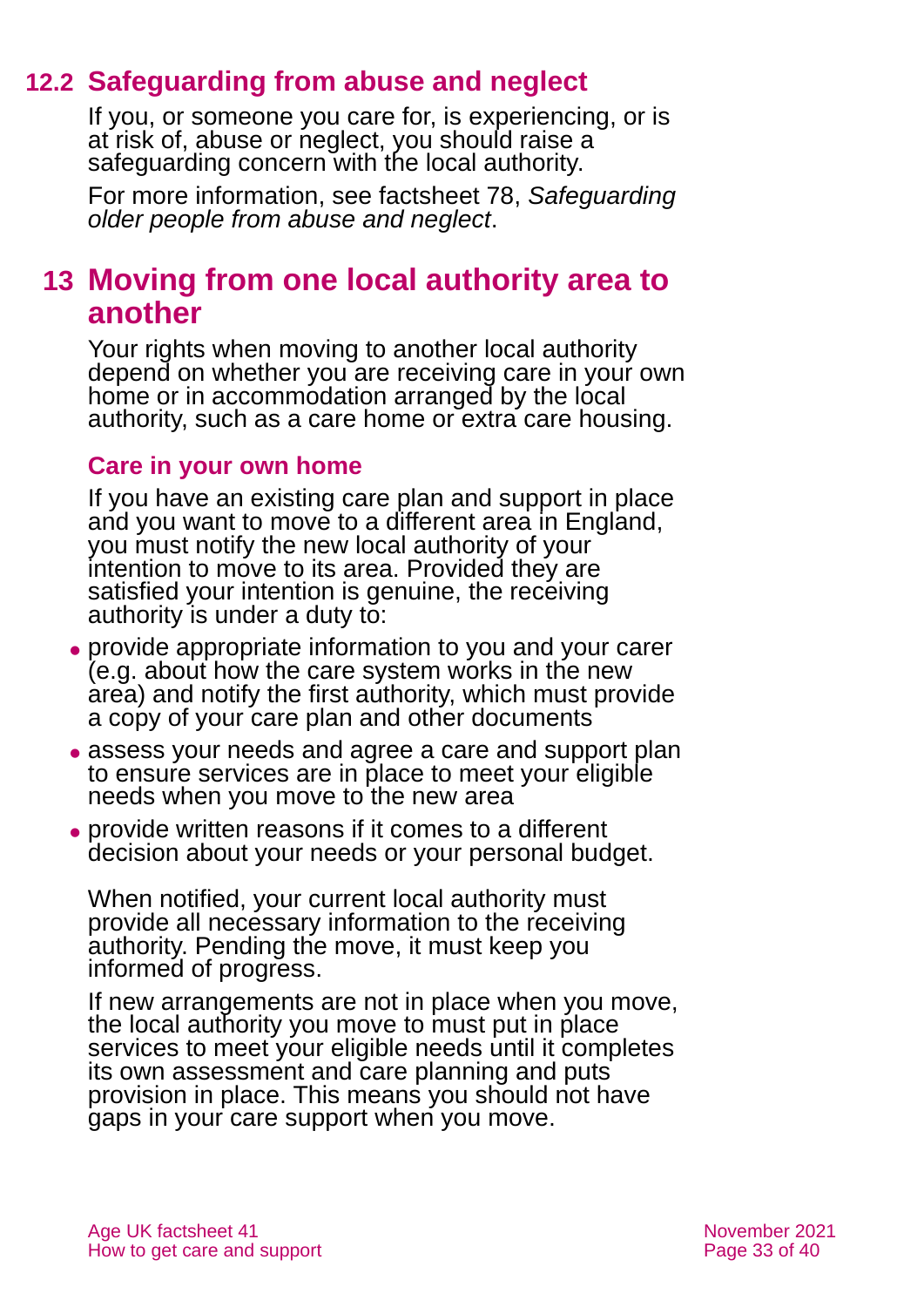The guidance advises you should be able to take any equipment to your new home. This includes items like a special bed, for example.

If you wish to move to Northern Ireland, Scotland, or Wales, you do not have the same rights under the Act. However, the authorities should work together and share information in a timely manner to ensure appropriate planning and that needs are met both on the day of the move and subsequently.

#### **Care homes and other accommodation – the '***deeming principle***'**

Sometimes the local authority for the area you live in (area A) may arrange for you to move into a care home in a different local authority area (area B).

This can be to meet a specific eligible need, for example because it is important for you to be close to family members; or because you have chosen to live in a care home in another area in England and the local authority agrees to make the arrangement.

If your placement is arranged by the local authority in area A, they remain responsible for meeting your care needs and any financial support you qualify for, even though you have moved to area B. You are '*deemed*' to still be resident in area A.

The deeming principle also applies to supported living accommodation, such as extra-care housing. The same rules apply if the local authority arranges a care home for you in Northern Ireland, Scotland, or Wales. The English local authority remains responsible for your care.

If you make your own arrangements not involving the local authority to move to a care home or supported living accommodation in another area, the deeming principle does not apply to you. You are treated as being the responsibility of the new local authority if you later require support. This commonly applies if you are a self-funder able to make necessary arrangements yourself or have someone able to help you.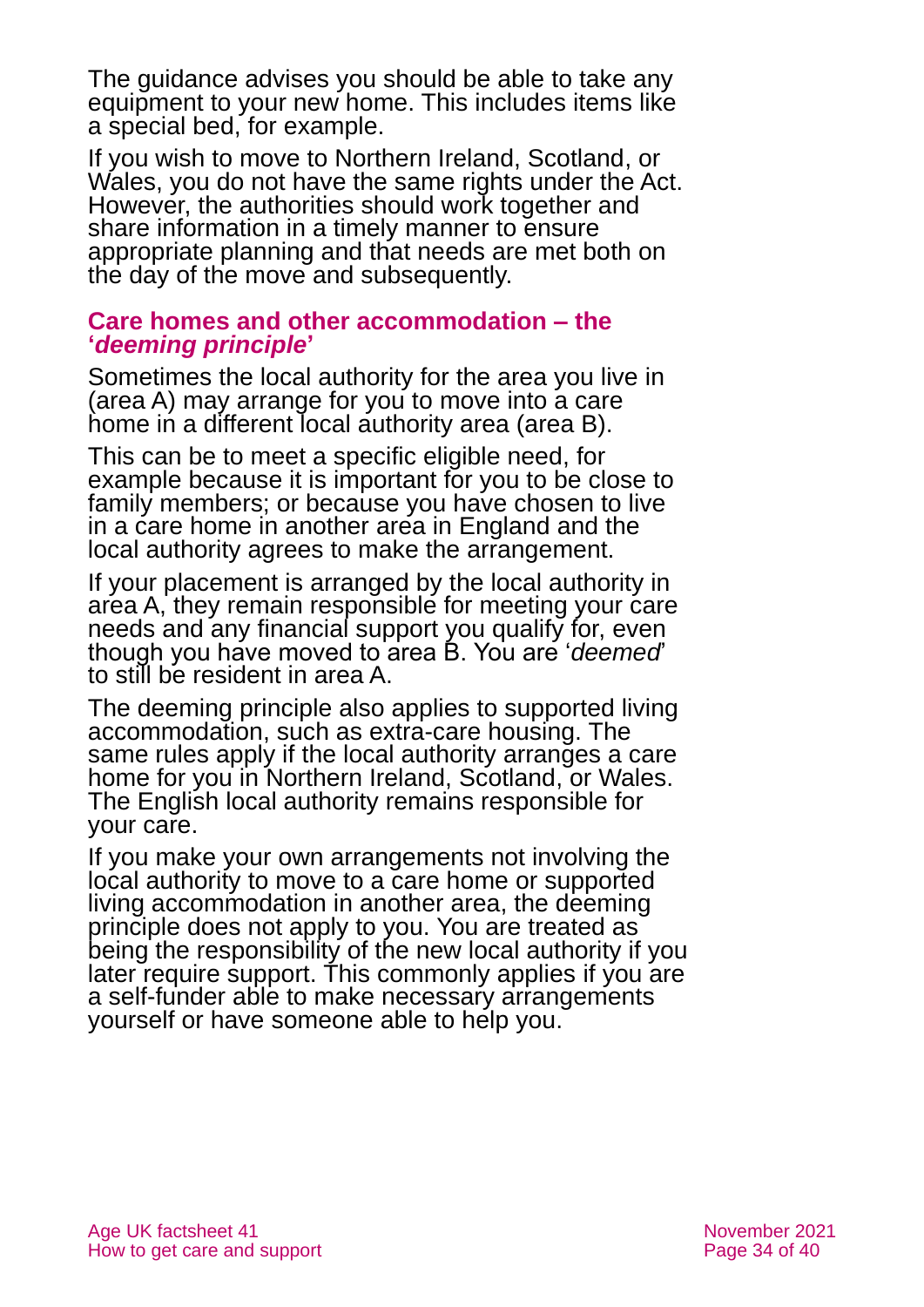## **14 Ordinary residence and local authority duties**

#### **You generally need to be '***ordinarily resident***' in a local authority area to be eligible for services from that particular authority.**

This status is usually obvious as most people live permanently in the area where they seek support. However, sometimes ordinary residence is not easy to decide and disputes can arise between local authorities over their legal responsibilities.

There is no statutory legal definition of ordinary residence. The guidance tells local authorities to have regard to the case of *Shah v London Borough of Barnet (1983)* when determining ordinary residence.

In this case, Lord Scarman described ordinary residence as referring to:

*…a man's abode in a particular place or country which he has adopted voluntarily and for settled purposes as part of the regular order of his life for the time being, whether of a short or long period.* 

So ordinary residence is about where you choose to be, even if you have not been there very long.

If you lack mental capacity to choose where to live, the local authority should take the approach in the *Shah* case, but disregard the fact that, due to your lack of capacity, you cannot be deemed as living there on a voluntary basis. The authority must consider the facts of your individual case and decide whether you have settled residence in its area.

Local authorities must support people with eligible needs who are of **'***no settled residence'***,** but present in the area (section 18 of the Act). This means they are not ordinarily resident elsewhere.

They have powers to support people with **urgent needs** regardless of whether they are ordinarily resident (section 19 of the Act).

### **Where local authorities disagree**

If two or more local authorities cannot agree who is responsible, there is a legal procedure that must be followed and the Secretary of State for Health and Social Care makes the decision about responsibility.

The guidance states: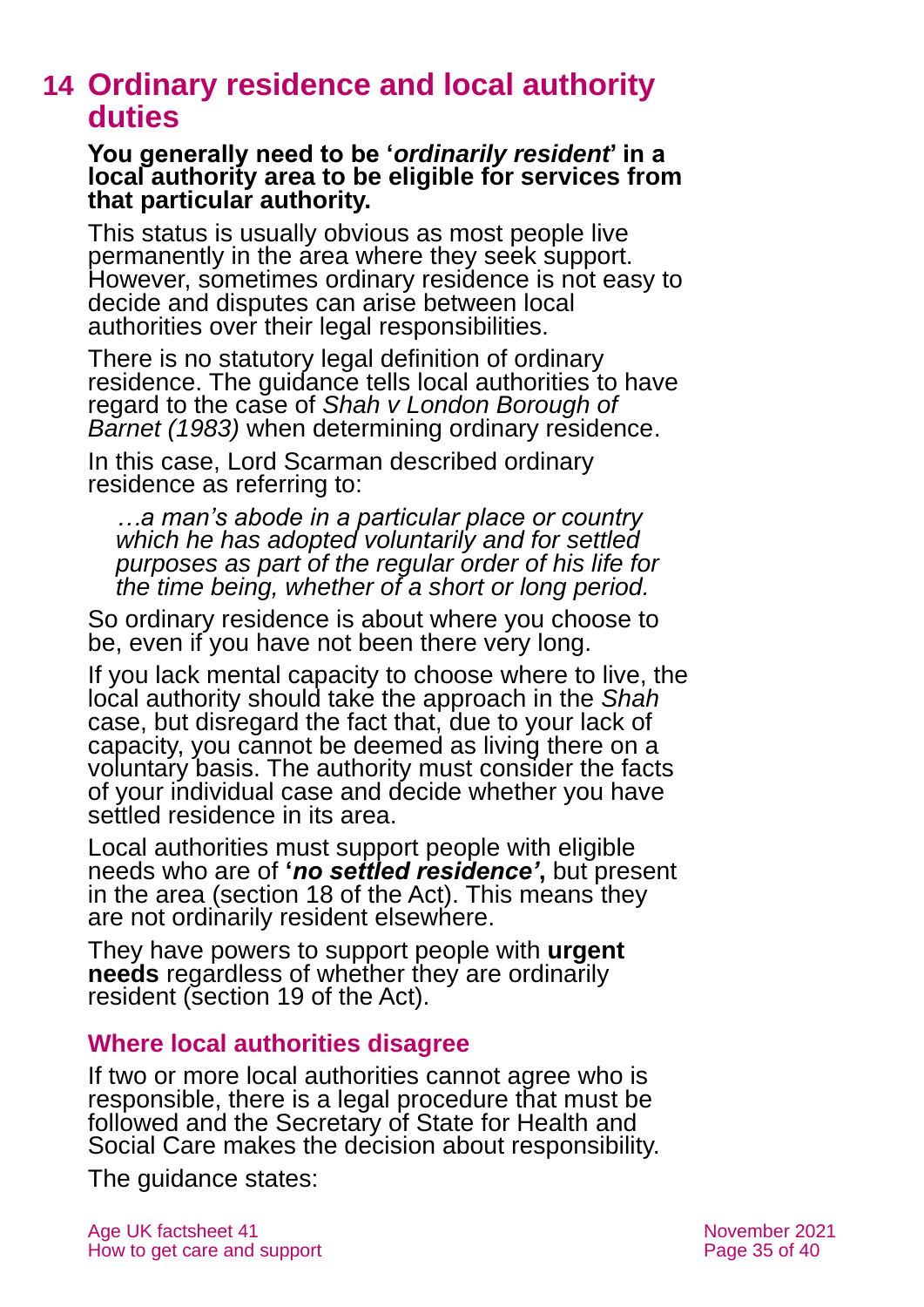*the determination of ordinary residence must not delay the process of meeting needs. In cases where the ordinary residence is not certain, the local authority should meet the individual's needs first, and then resolve the question of residence subsequently.* 

#### **Note**

Ordinary residence should not be confused with habitual residence, which relates to social security benefits and housing.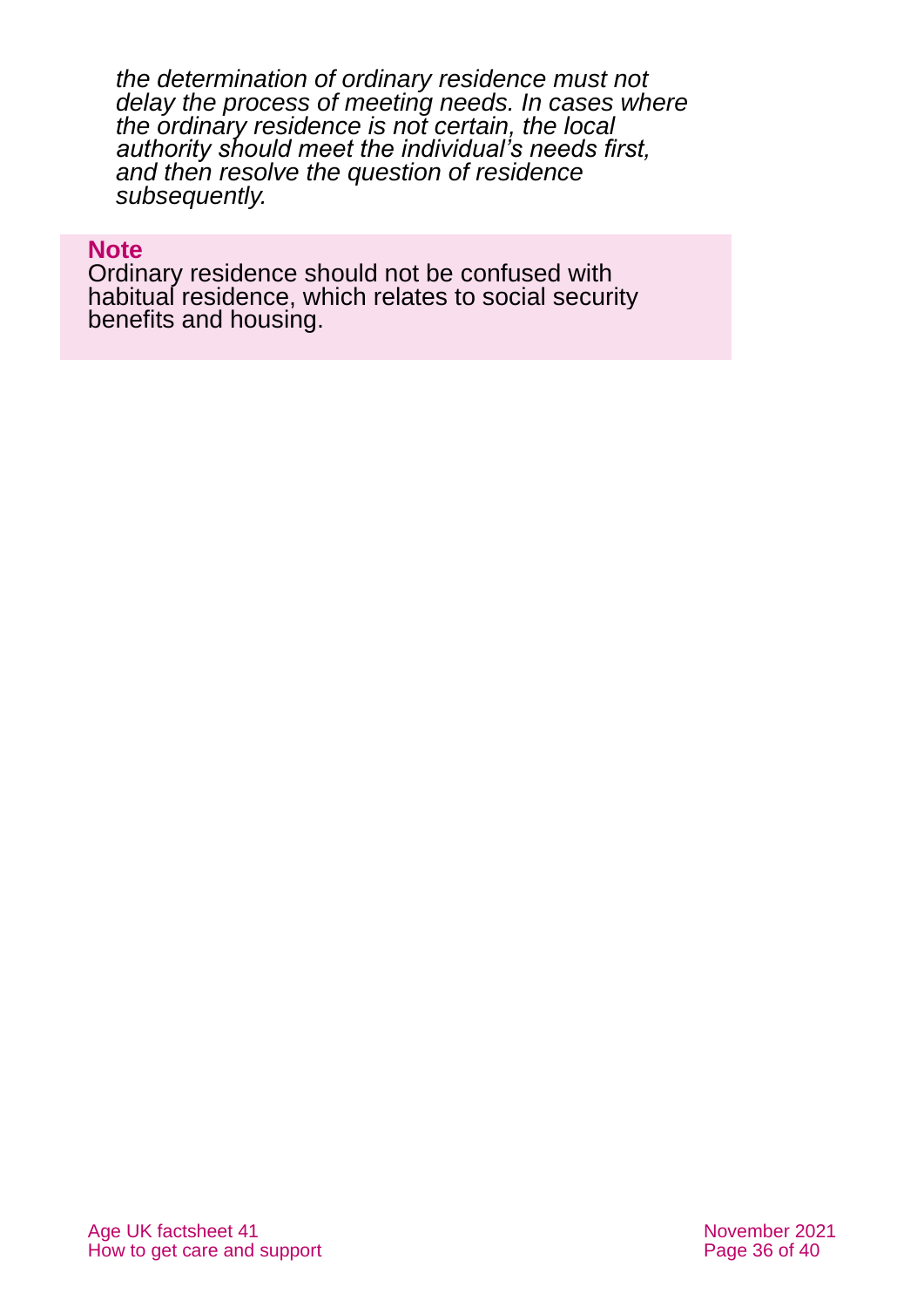## **Useful organisations**

### **Care Quality Commission**

[www.cqc.org.uk](http://www.cqc.org.uk/) Telephone 03000 616 161

Independent regulator of adult health and social care services in England, covering NHS, local authorities, private companies or voluntary organisations and people detained under the *Mental Health Act 1983*.

#### **Carers UK**

[www.carersuk.org](http://www.carersuk.org/) Telephone 0808 808 7777

Provides advice and information and support for carers, including information about benefits.

### **Citizens Advice**

[www.citizensadvice.org.uk](http://www.citizensadvice.org.uk/) Telephone 0800 144 8848

National network of advice centres offering free, confidential, independent advice, face to face or by telephone.

#### **Equality Advisory Support Service**

[www.equalityadvisoryservice.com](http://www.equalityadvisoryservice.com/) Telephone 0808 800 0082 Mon-Fri 9am-7pm, Sat 10am-2pm

Provides information and advice about the *Equality Act 2010* and human rights.

#### **Local Government and Social Care Ombudsman**

[www.lgo.org.uk](http://www.lgo.org.uk/) Telephone 0300 061 0614

Final complaints stage for complaints about local authorities and care providers. It is a free service.

### **Mind**

[www.mind.org.uk](http://www.mind.org.uk/) Telephone 0300 123 3393

Provides information and advice for people with mental health problems.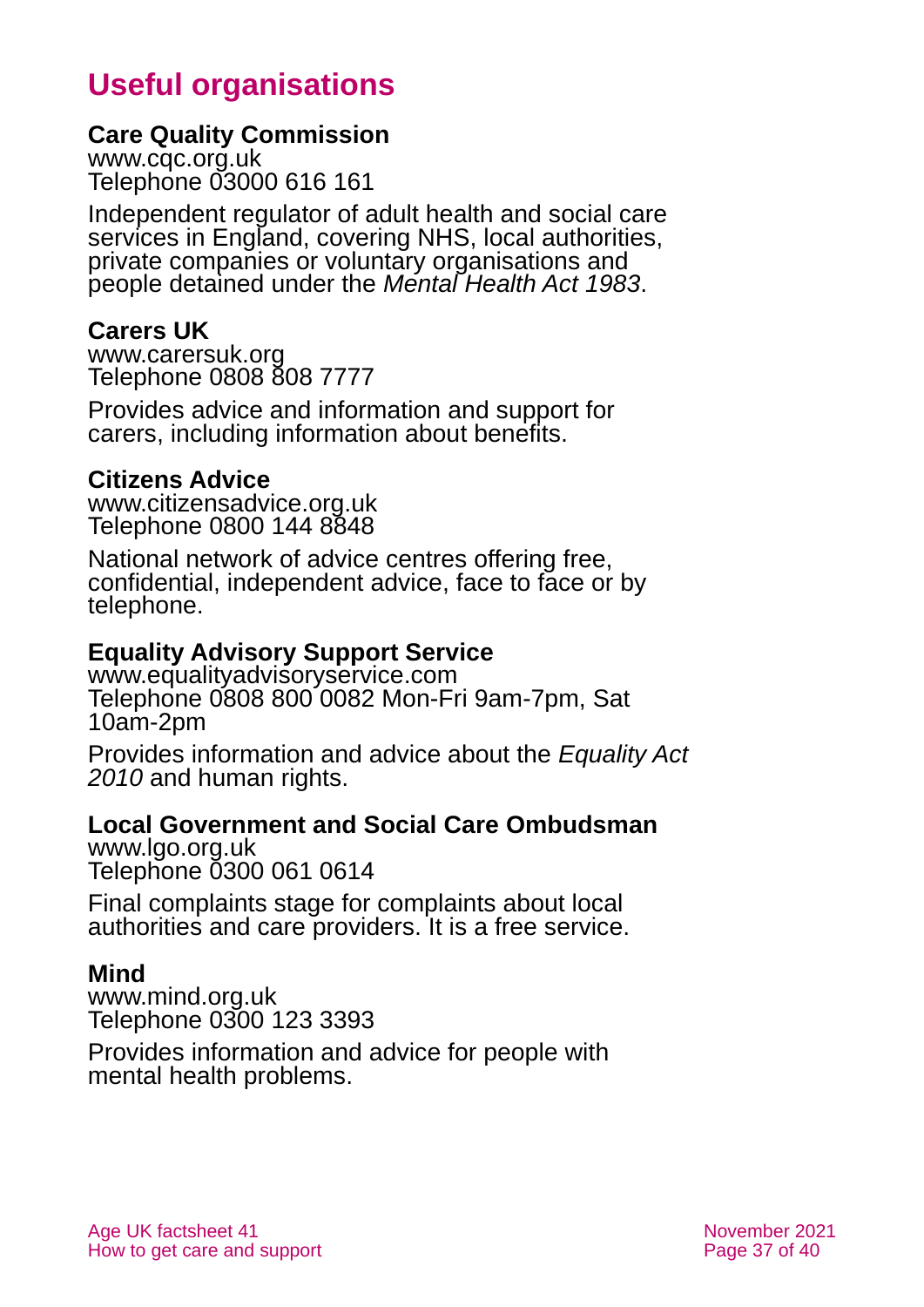## **Relatives & Residents Association (The)**

[www.relres.org](http://www.relres.org/) Telephone 020 7359 8136

Provides advice and support to older people in care homes, their relatives and friends.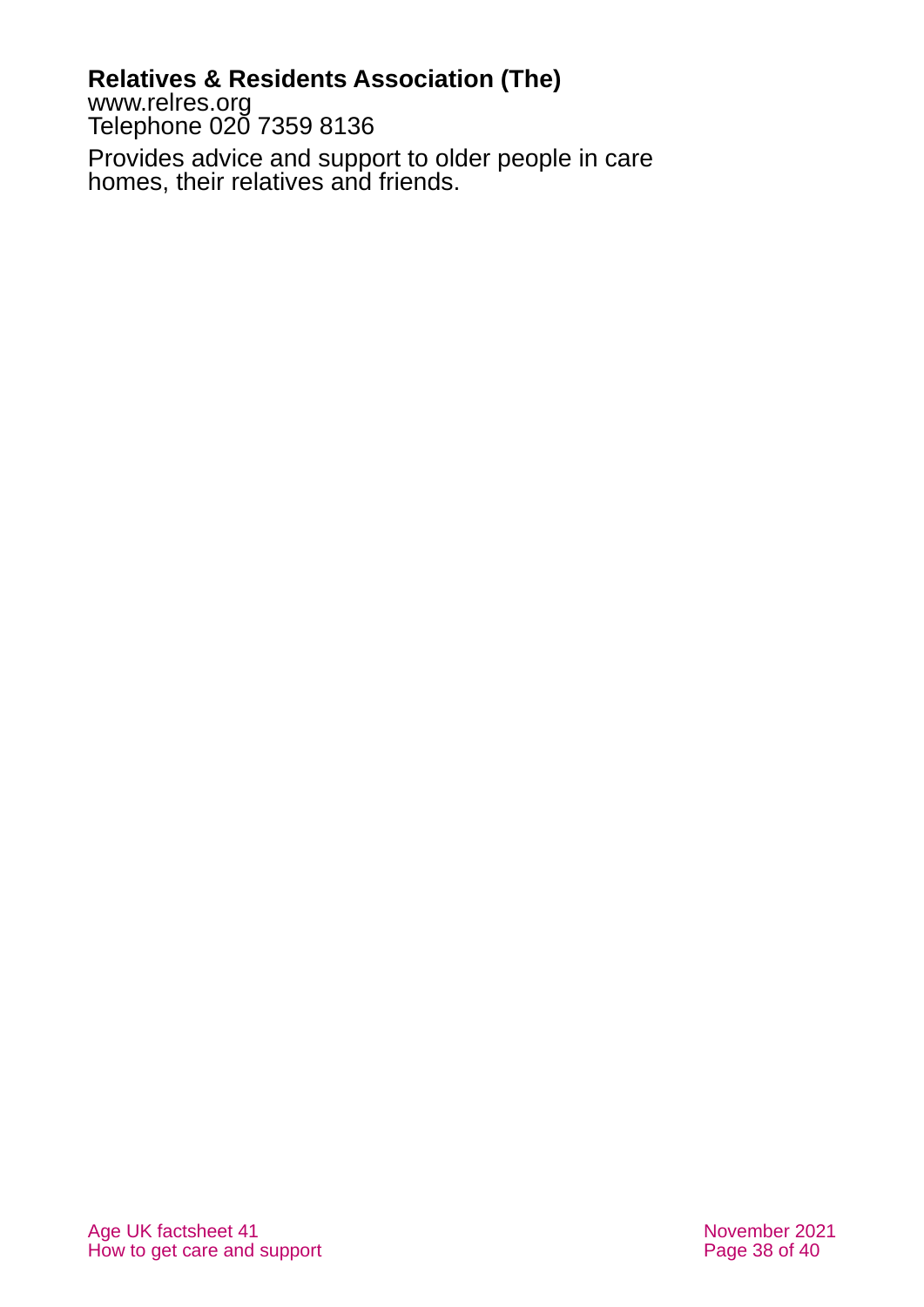## **Age UK**

Age UK provides advice and information for people in later life through our Age UK Advice line, publications and online. Call Age UK to find out whether there is a local Age UK near you, and to order free copies of our information guides and factsheets.

### **Age UK Advice**

[www.ageuk.org.uk](http://www.ageuk.org.uk/) 0800 169 65 65 Lines are open seven days a week from 8.00am to 7.00pm

### **In Wales contact**

#### **Age Cymru Advice**

[www.agecymru.org.uk](http://www.agecymru.org.uk/) 0300 303 4498

### **In Northern Ireland contact**

#### **Age NI** [www.ageni.org](http://www.ageni.org/)

0808 808 7575

### **In Scotland contact**

## **Age Scotland**

[www.agescotland.org.uk](http://www.agescotland.org.uk/) 0800 124 4222

## **Support our work**

We rely on donations from our supporters to provide our guides and factsheets for free. If you would like to help us continue to provide vital services, support, information and advice, please make a donation today by visiting [www.ageuk.org.uk/donate](http://www.ageuk.org.uk/donate) or by calling 0800 169 87 87.